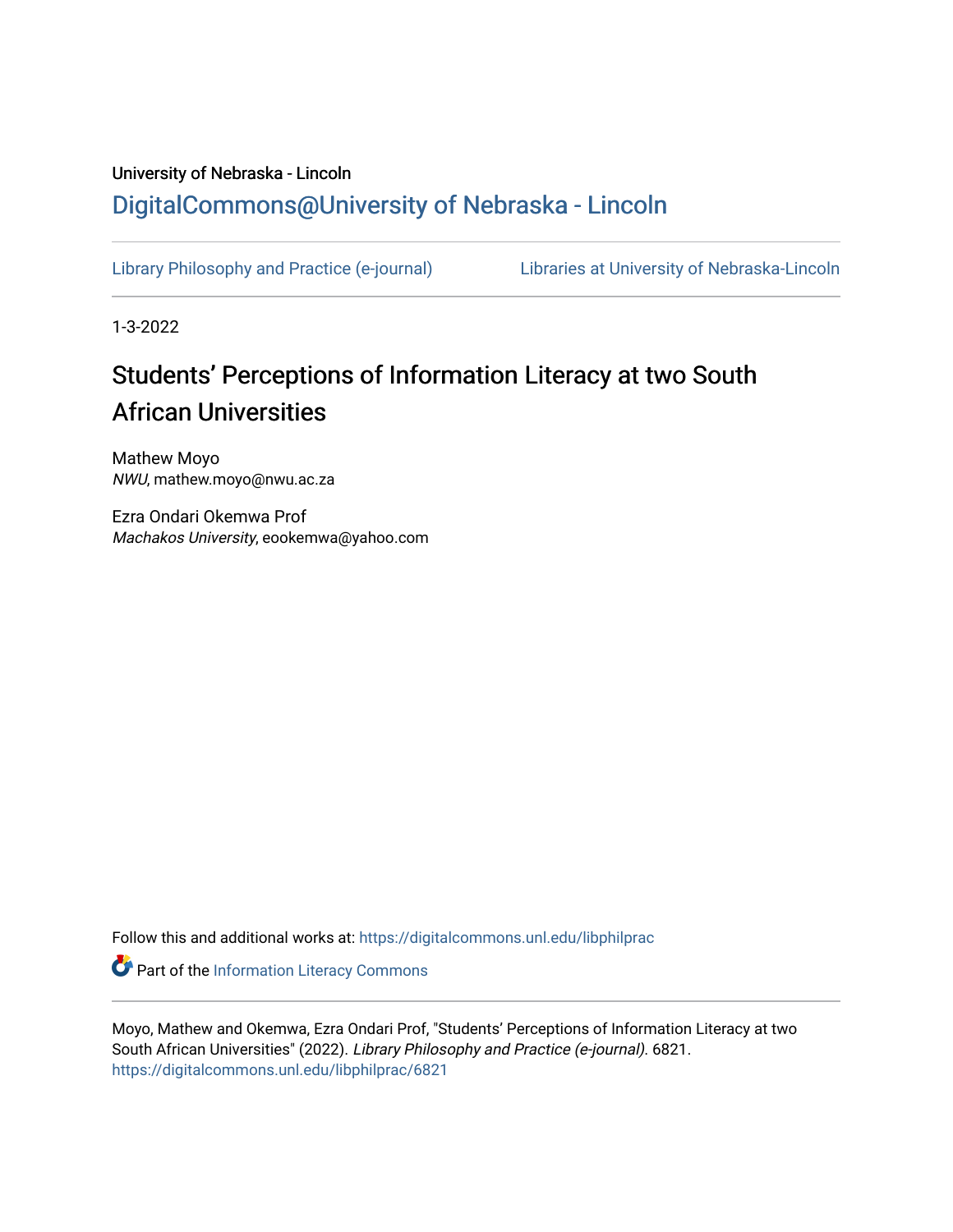#### **Introduction**

Information literacy, the ability to find and use information ethically, has been on the agenda of academic librarians for a very long time now. The driving force behind the information literacy agenda is the over-abundance of information, particularly online, as a result of rapid changes and developments in technology (Tosuncuoglu & Küçükler, 2019). There is a general shift in the publications industry, with increasingly more information being published online and this has resulted in an influx of information available to users in general and to students in particular. The current COVID-19 pandemic has added more impetus to the critical value of information literacy as fake news infodemic has risen to levels demanding high critical thinking skills (Durodolu & Ibenne, 2020; Guo & Huang, 2021). Seemingly, academic integrity has once again become a major issue on campus as students became overwhelmed by the sudden transition from contact teaching and learning, to the online modality which has enabled the continuation of the University's core business under the Coronavirus environment. From a practical experience, the authors have experienced a surge in instances of plagiarism resulting in punitive policies being invoked on offenders in order to help reduce the cases. Librarians, as custodians and facilitators of access to information of all kinds, have a huge role to play in ensuring that students acquire the necessary skills in order to properly handle information. The South African University System is usually classified into historically advantaged and historically disadvantaged. Students joining the historically advantaged institutions usually originate from the rich urban families while those attending the formerly disadvantaged institutions come from mostly rural based schools without access or with limited access to libraries and technology of all kinds. If our primary and secondary education system was adequately paying attention to learners' information handling skills including the entire digital skills spectrum, information literacy would not be a major concern at the higher education level. This background information which include the renewed need for information literacy education during the ongoing COVID-19 pandemic, motivated the researchers to rework and share this outcome from a study conducted some few years back.

#### **Purpose of the study**

The purpose of this study was to find out the perceptions of students on the information literacy intervention at two Universities in the Eastern Cape province of South Africa. Although the study was not comparative, the study of the two universities with different historical backgrounds, assisted in shedding some light on what students from across the classes of universities in South Africa thought about information literacy. The two universities used the same information literacy programme although the approach to delivery and assessment was different. The programme covered areas such as; need definition, finding information, evaluation of information, legal and ethical use of information and communication of information. The course was based on the Cape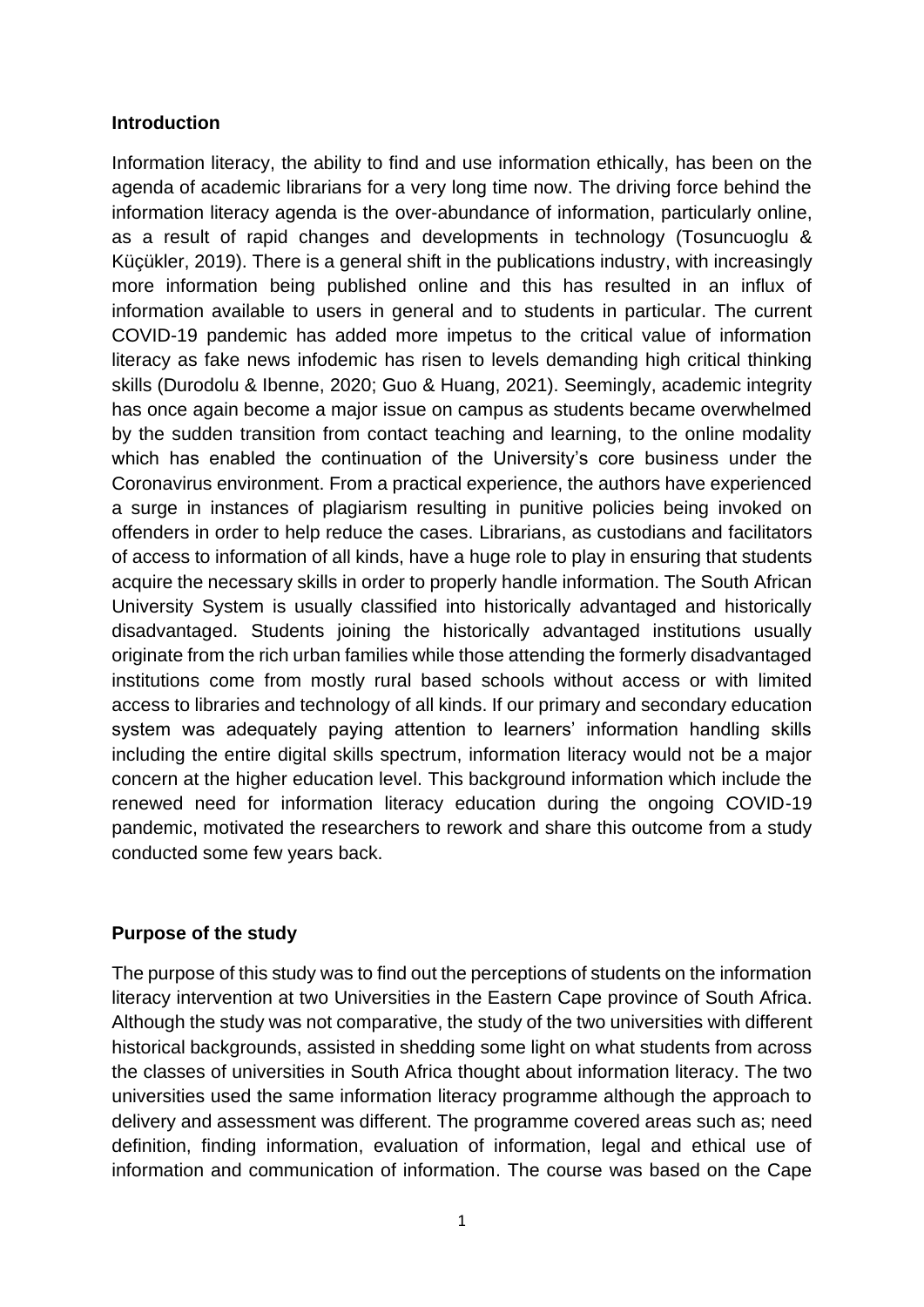Higher Education Consortium (CHEC) Information Literacy prototype and developed as an initiative of the South East Academic Libraries Systems (SEALS) Consortium Information literacy project to which both Universities, herein referred to as X and Y, belong as key members. Concerning delivery, University X, for example, delivered the programme to all first year students while University Y tended to concentrate more on the extended programme which accommodated students who hardly qualified to gain entry into the university.

While a lot has been written about information literacy, very little research has been conducted on the perceptions of students on the same (Julie, 2006), especially in South Africa.

#### **Literature review**

Studies in the form of journal articles and conference proceedings have been conducted and published on the information literacy theme but literature on students' perceptions about information literacy remains scanty especially in the South African context. Earlier studies related to perceptions about information literacy include one by Lebbin (2006) which confirmed that research studies providing assessment data was still lacking. On the contrary, Walsh (2009) in a study on information literacy assessment methods reveals that librarians mostly used among other tools; "essays, analysis of bibliographies, final grades, multiple choice, questionnaire, observation, portfolio, quiz/test, self-assessment and simulation". The author, however was quick to reveal that most studies make little attempt to check the reliability or validity of their test instruments in assessing information literacy skills.

On a more positive note, Lebbin's 2006 research study revealed that students perceived integrating information literacy into various courses as meaningful as it was easier for them to apply information literacy skills when the knowledge is still "fresh in their brains". The study further revealed that students liked information literacy components such as the ability to locate sources, finding items in the library, searching databases and navigating the Internet. Lebbin (2006) quotes one student participant of his study who said thus "you have an easier time in the rest of your years doing things on your own…you don't get stuck writing papers, not being able to find sources, which is a big thing…". In fact, information literacy skills help to alleviate library anxiety and increase a sense of confidence using library resources, and a willingness to seek assistance from the librarians (Paterson & Gamatso, 2017). Lebbin further gives positive feedback from students on areas such as citation methods and how to use resources of a much bigger library when compared to a high school library. A study by Ocholla, Mutsvunguma and Hadebe (2017) revealed that workshops on how to access e-resources and the use of Endnote where amongst the most attended workshops by library users. In a much earlier study, Morrison (1997) sought to find out perceptions of students on the four main information literacy skills namely; "recognizing a need for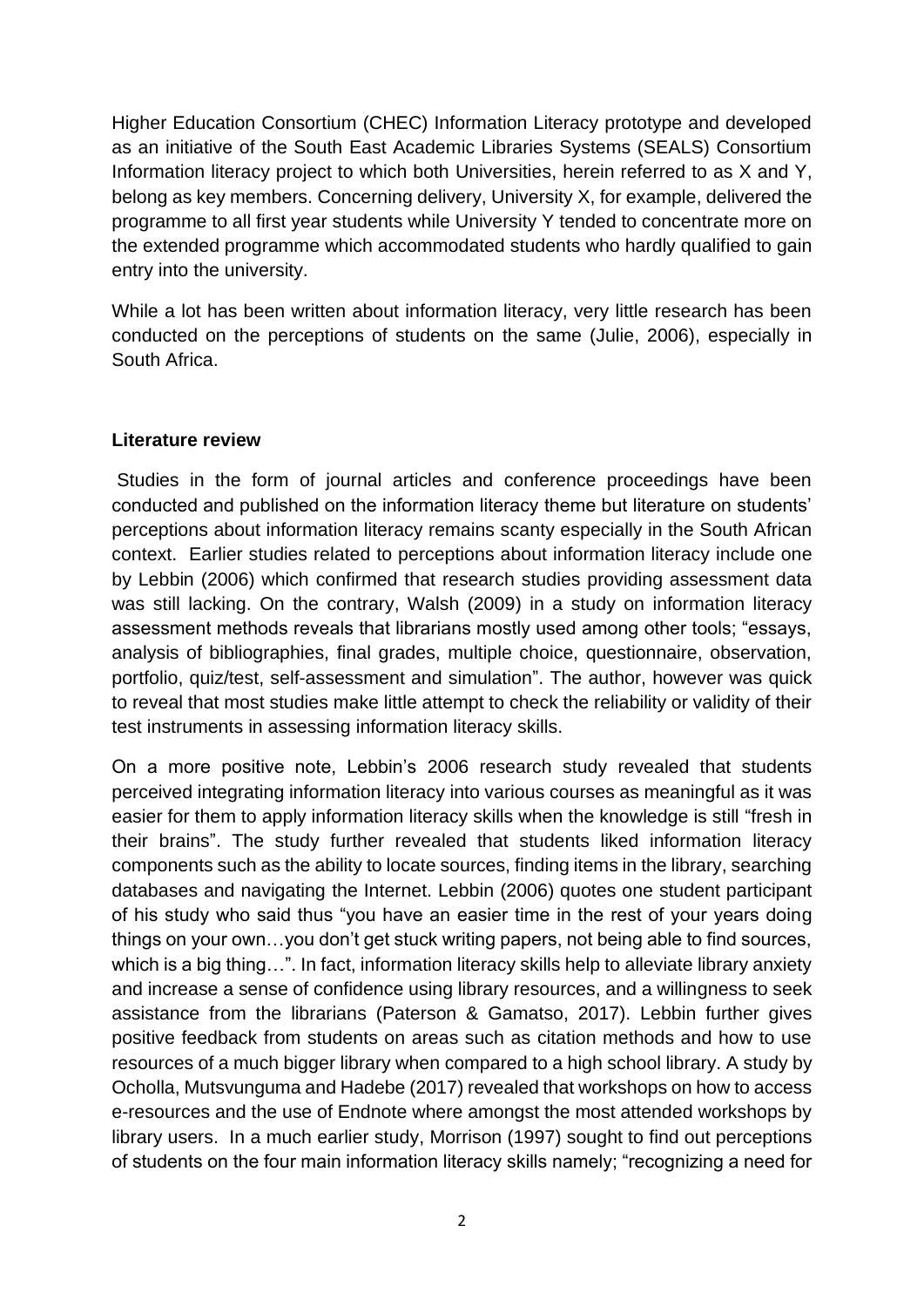information, locating information, evaluating information and effectively using information". Whilst Morrison noted different perceptions on whether or not recognizing a need for information constituted a skill, there was an agreement that locating information was a skill, particularly "today because of the recent technologies and the abundance of sources". In the study, students found the skill of evaluating information to be the most advanced of the four skills.

While most researchers believe that information literacy instruction should rest with the library, students in Morrison's study perceived evaluating and effectively using information as skills that would primarily be developed outside the library. The overall picture painted by Morrison is that students perceive the library as playing a key role in helping them develop the skill of locating information, a challenging skill, given today's dynamic information landscape as a result of increased technology. Maybee (2006) contends that "a relational approach should be employed to embed information literacy values into course curriculum that focuses on students conceptualizing information use in increasingly complex ways." Scholars such as Kim and Shumaker (2015); McCartin, Iannacchione and Evans (2017); and Paterson and Gamatso (2017) concur with the views of Maybe above when they say library instruction is helpful when "it is embedded in courses and when the skills are deployed immediately (or at the right time) to fulfill the requirements of an impending research task."

In the South African context, Hart and Davids (2010) discuss students' perceptions of the information literacy education where the findings revealed that students found the information skills to be very useful and that the students were able to use the databases on their own. Visser (2013) investigated the perceptions of students about the library's information literacy tutorials which were developed to support a credit bearing Information Skills programme at Stellenbosch University. Findings of that study revealed that "students were not aware of the availability of the screencasts online tutorials" and that "they wanted easier routes of finding information," (Visser, 2013). The later view is supported by Paterson and Gamatso (2017) whose study findings revealed that when students find research to be difficult and frustrating, they "take the perceived easy route of using unvetted Internet sources rather than peerreviewed literature. However, usage statistics of the online tutorials on how to use databases such as Academic Search Premier and SA Media were fairly high although the study revealed that the students did not stay for long on those tutorials. In another study on students' perception regarding information literacy at the Walter Sisulu University, it is revealed that students found the programme to be helpful in information searching skills, how to apply computing and Internet skills, as well as improving students' knowledge about the use of databases such as ProQuest, EbscoHost and the Online Public Access Catalogue (Badi, 2013).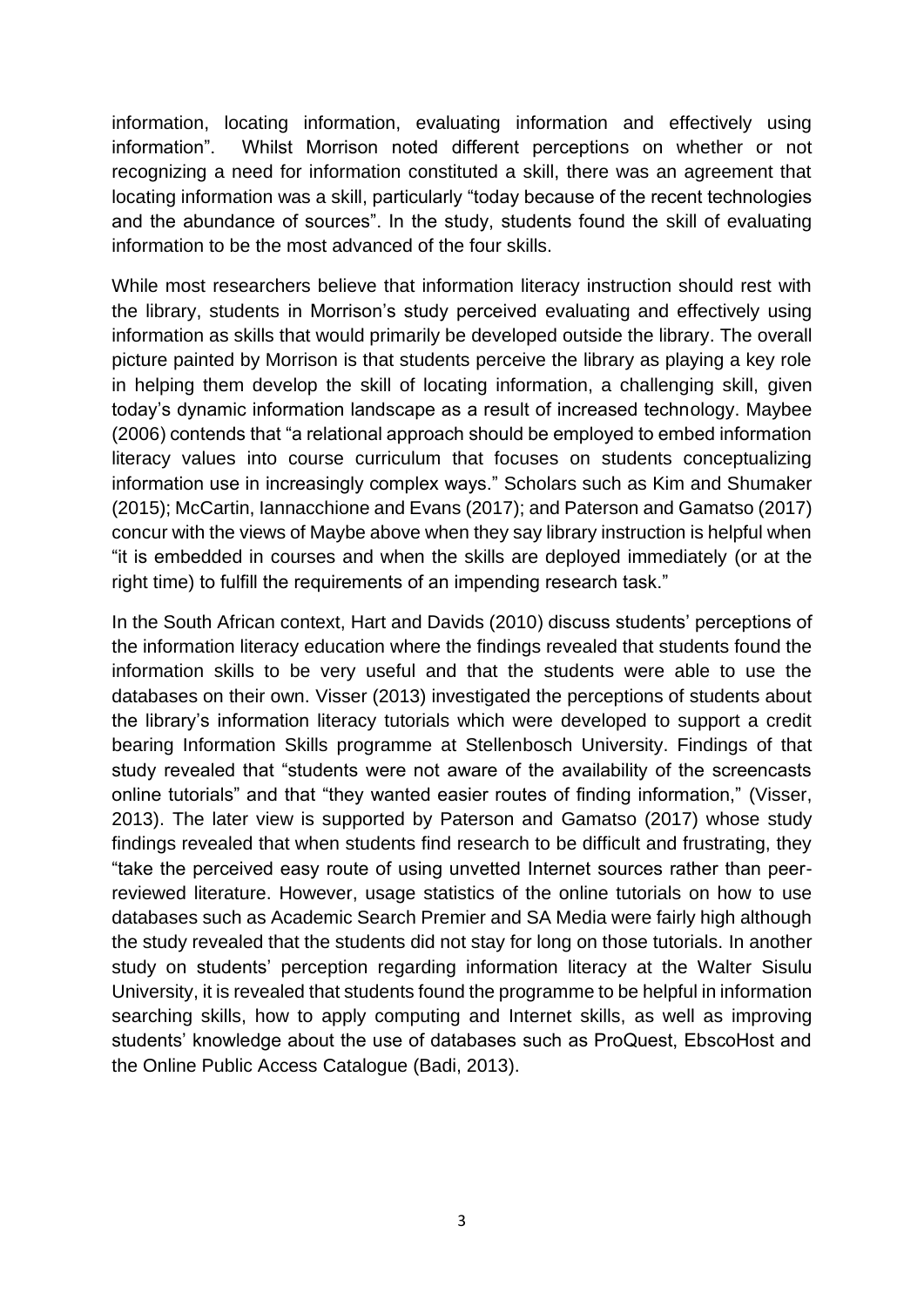#### **Challenges of Information Literacy**

Like many other programmes offered at universities, information literacy has challenges that date back to the time of its inception. However, the current COVID-19 pandemic has in the words of Badke (2020) surfaced a problem that has always been there adding that this has also created a great opportunity for educators to recognize the infolit gap. Wiggins (1992) identifies three key challenges associated with information literacy at large universities and these challenges remain valid. The authors noted that "at the university level, it is much more difficult, if not impossible, to reach every student" hence the size of the student body was cited as one of the key challenges as the information literacy programme can only be tailor-made to meet the needs of a certain level of students such as undergraduate level, leaving graduate students out. Related to this problem is what Wiggins (1992) described as "insufficient staff". Wiggins above, noted that "although librarians hope to reach out to every academic discipline, and some are approaching that goal, most simply run out of staff". Most importantly, Wiggins further noted that it is difficult to coordinate a student's work from one class to another and from year to year. He reckons that if librarians are expected to provide all of the instruction for information literacy, exhaustion and failure are guaranteed. The third challenge noted by Wiggins above is "coordination among different libraries" where different libraries could be running information literacy independently with no administrative coordination. Some universities do not have a common course that cuts across different faculties hence it would be difficult to have a unified approach to information literacy. Other researchers categorize challenges related to information literacy from various angles. Hepworth (2000) focuses on challenges associated with "attitudes, knowledge, infrastructure and finance." On attitudes, Hepworth (2000) says that both faculty and librarians need to have distinct mind-sets that embrace change and willingness to learn new skills and roles. With particular reference to faculty, the author says it can be difficult to get faculty staff to give weight to information literacy and incorporate it into the curriculum because they are not necessarily well trained in information literacy themselves. Concerning knowledge, Hepworth believes that librarians need to acquire teaching and training skills so as to be able to develop and deliver content and learn assessment techniques particularly those that lend themselves to learning information literacy and encourage deep learning. However, Hepworth (2000) cites infrastructure as "one of the most challenging areas", adding that "there is little significant increase in funds for the higher education especially for libraries. This makes it difficult to make the necessary infrastructural changes such as re-engineering of library space to create learning and knowledge commons. Coupled with the challenge of infrastructure, Hepworth (2000) writes about finance, which is required for additional staff, training and the acquisition of the teaching and learning aids. Furthermore, Cunningham and Lanning (2000) discuss challenges related to promoting information literacy. One such challenge is lack of collaboration among faculty, librarians and administration which Cunningham and Lanning (2000) refer to as the biggest impediment to the success of information literacy. To counter this challenge, Kelly (2019), encourages librarians to focus or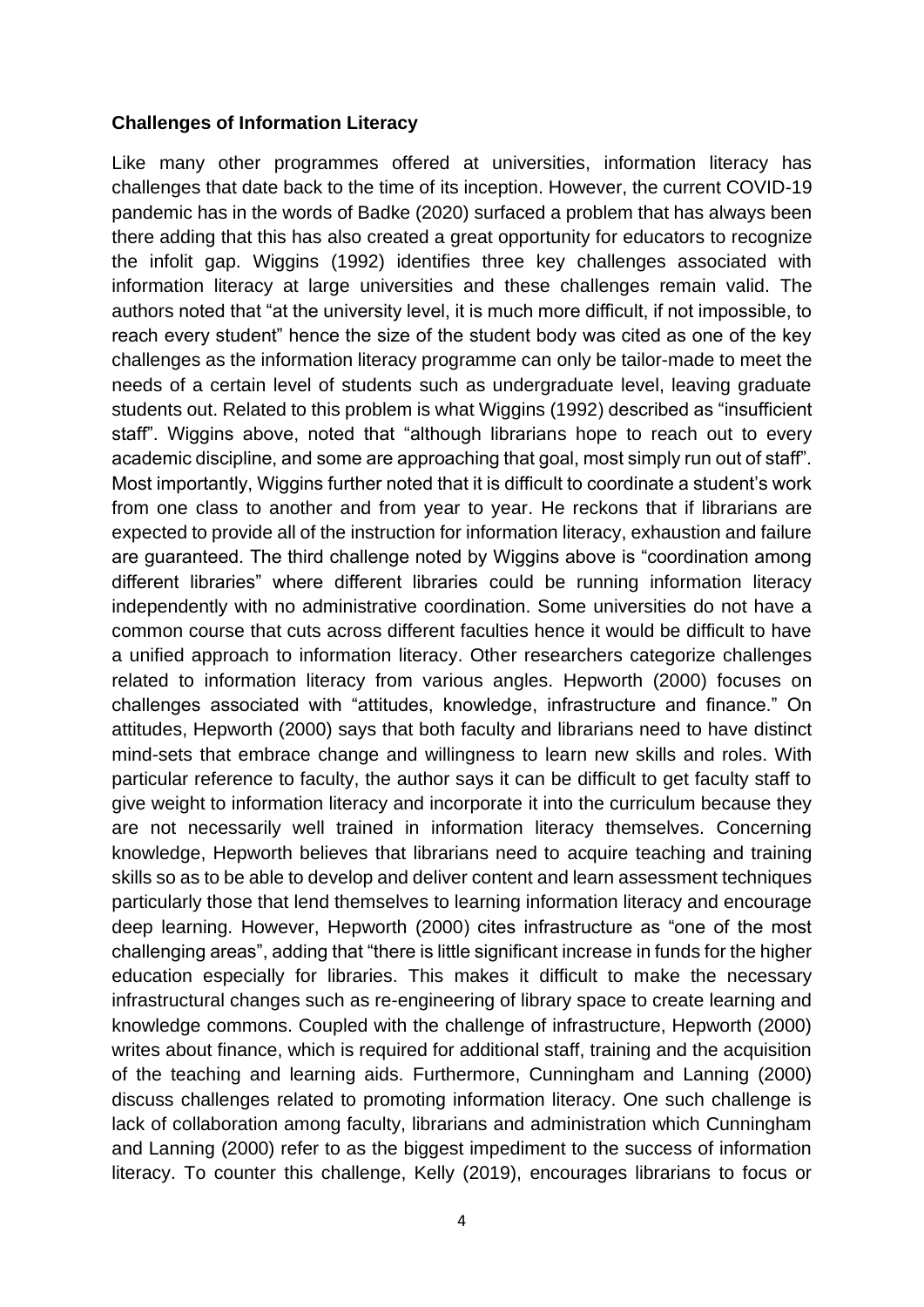collaborate more with faculty, who rarely avail their students for library training. Other challenges include the ever-changing information technology environment which makes it difficult for stakeholders to keep pace in order that they stay current. As a result, users have different abilities (Zambri, 2014). Yet another challenge is the lack of clarity as to who should be responsible for the information literacy programme. Paton-Ash and Wilmot (2015) point out that "there is a limited understanding of information literacy and the role of the librarian in facilitating this", including "lack of policy." Therefore, integrating information literacy into courses across disciplines and assessing its impact will require the buy-in of all stakeholders which is difficult to secure.

Additional challenges identified by Cunningham and Lanning (2002) are perceptual in nature where librarians work in isolation from faculty while faculty maybe reluctant to seek help from the librarians or they may just perceive information literacy training as remedial while students may not be aware that they need help. Going into the Coronavirus pandemic environment, new forms of information literacy challenges have emerged. The challenges include insufficient planning time and inadequate resources to meet the needs of users, fighting misinformation (Guo & Huang, 2021), as well as access limitations relating to data and compatible gadgets.

#### **Aspects of Information Literacy**

According to Jiyane and Onyancha (2010), the content of information literacy programmes vary from one institution to the other depending on the emphasis placed on it by the institutional authorities. However, a study by Pattar and Kanamadi (2010) revealed that most institutions used "General introduction about library facilities and services and Introduction to Reference Sources". Pattar and Kanamadi also revealed that some information literacy content had: library catalogue (manual and the Online Public Access Catalogue), methods and tools for searching information, information skills for searching resources on the Internet, CD-ROM databases, about using electronic –journals and online databases, locating library resources and introduction to multimedia materials. However, Patter and Kanamadi (2010) noted that none of the institutions surveyed had, as part of their content: understanding citations, bibliographic instructions and documenting research work. Hart and Davids (2010) identified similar issues in a study of challenges of information literacy education at the Cape Peninsula University of Technology (CPUT). The aspects included: formulating a search statement, knowledge of various types of documents, use of OPAC, use of full-text databases and ethical and legal use of information. Recent studies have included the aspect of fighting misinformation as a critical component of the information literacy education (Guo & Huang, 2021). This implies an emphasis on misinformation following the emergence of fake news during the current pandemic. However, misinformation has always been part of information evaluation component of the information literacy content.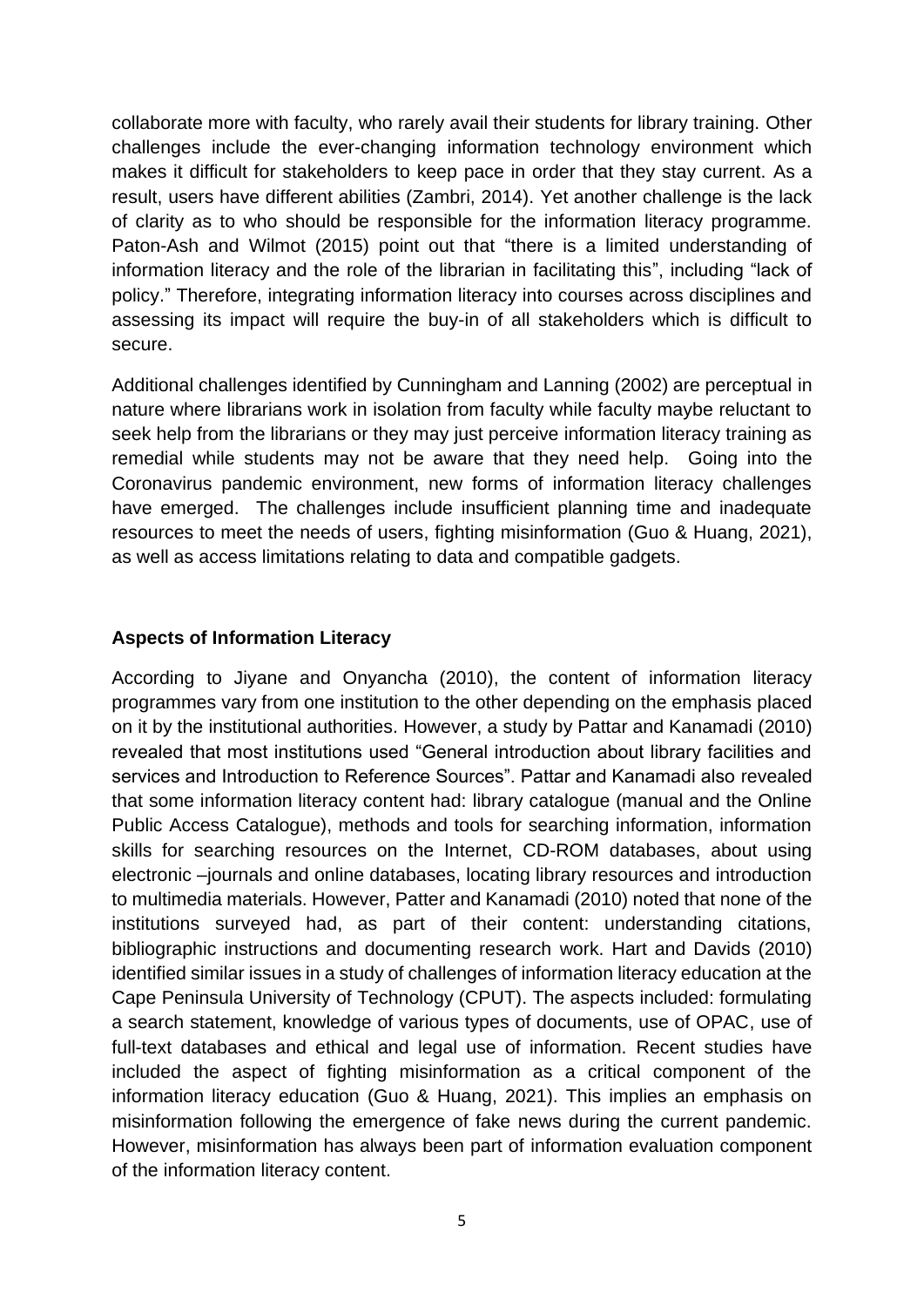#### **Information literacy integration models**

Information literacy programmes can either be offered as formal qualification or nonformal programmes (Jiyane & Onyancha, 2010). The information literacy programmes could be offered as stand-alone or embedded into other course curricula. Andretta (2005) argues that information literacy could be generic, where it is offered as extracurricular while in some cases, the programme could be parallel in which case, it will complement the curriculum. It could also be integrated, which implies classes and packages that are part of the curriculum. Others may be embedded, which implies a curriculum design in which students have ongoing interaction and reflection with information. Badke (2020) advocates for a curriculum-wide, long-term strategy to shape our students as information professionals. Bruce (1999) concedes that the embedded model is the most effective because it covers three crucial elements of learning involved in the information literacy process as follows:

- Experiencing information literacy (learning)
- Reflection on experience (being aware of learning); and,
- Application of experience to novel contexts (transfer of learning).

Doherty *et al*… (1999) bemoan students' " lack of skills to apply what they have been taught. Doherty *et al* … therefore suggested three approaches to information literacy provision namely: "discipline specific", in which basic library instruction is given to support writing classes, "course specific instruction", which consists of advanced sessions on higher-level research concepts such as controlled vocabulary and citation techniques and "credit classes" which emphasize critical thinking and information literacy skills by in-calculating skills necessary for finding needed information and evaluating it for relevance. Andretta (2005) also argues that information literacy can be offered at the institutional level where it must be part of the institution's mission and goals, at the programme level to frame curriculum objectives, learning outcomes and assessment criteria, and at student level where it is expected to give learners an awareness of the importance of information literacy as the basis for lifelong learning.

Furthermore, information literacy skills must be integrated into the subject curriculum through catering appropriately for all kinds of learners at all the various levels of learning and having clear aims based on sound pedagogical foundations; having quality and feedback mechanisms built in and attempting to measurer initial and final competence as a way to demonstrate impact (SCONUL, 1999). SCONUL (1999) further contends that the skills must be managed and delivered cost effectively and should make valid use of new technology and other innovations. SCONUL above draws from the Council for Higher Education's (1995) argument against a stand-alone course because "information literacy transcends disciplines, enabling students to transfer basic skills from one specific disciplinary concept to another." For information literacy to succeed, institution-wide collaboration among faculty staff, library staff and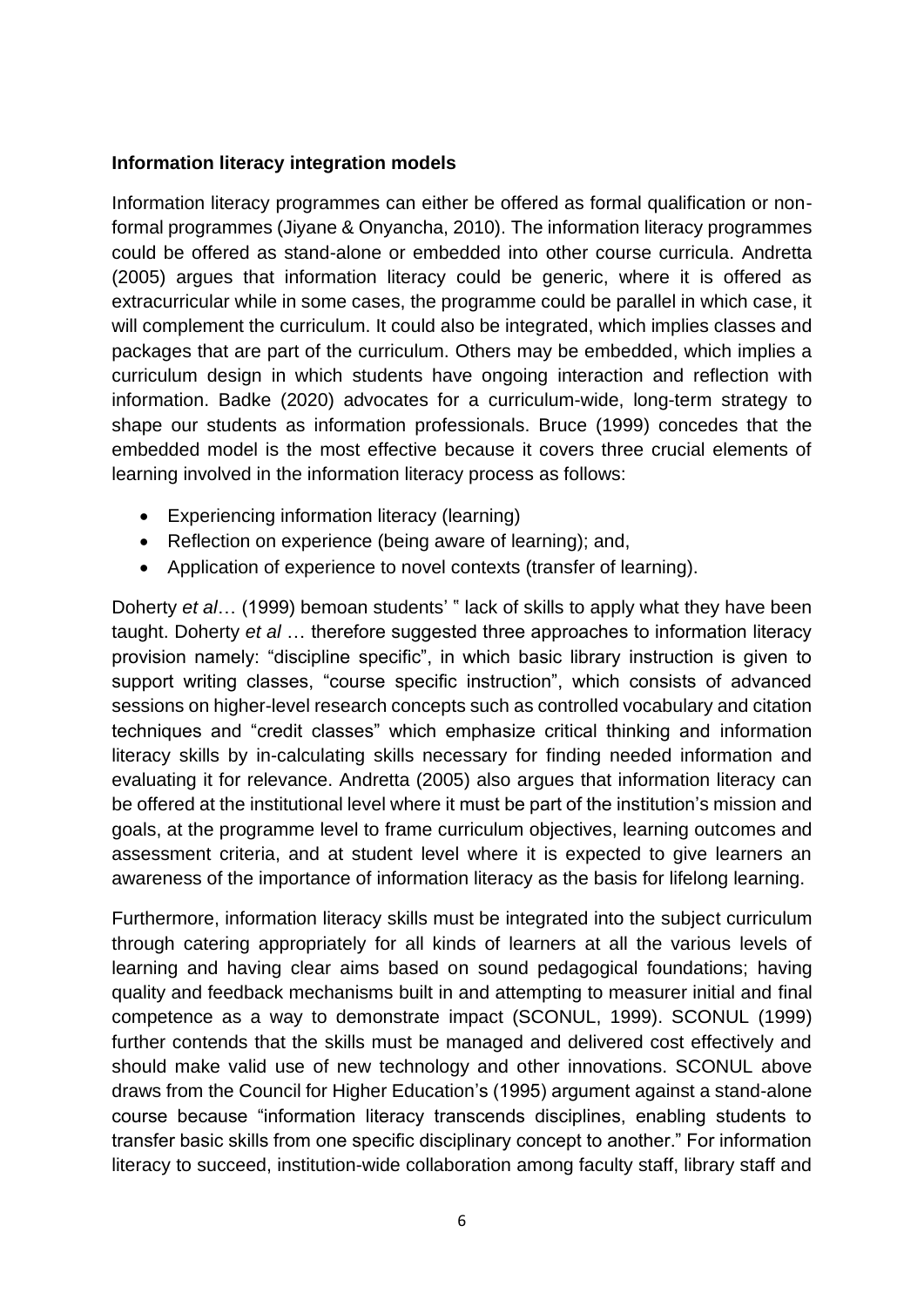IT staff who have each a critical role to play in the successful implementation of an information literacy programme, is needed (ACRL, 2000; Snavely, 2001). The support should be enlisted right from the top echelons of the institutions to the lower levels so as to get the buy-in of students. At the University of Botswana, information literacy is part of the approved teaching and learning strategy and is offered as a credit bearing course. The programme covers areas such as the concept of information (its characteristics; formats and sources of information); information organization; information access tools; reference sources; periodical literature; searching electronic databases; legal issues of information use and evaluation of information resources (Mologanyi, 2014).

#### **Assessment in Information Literacy**

Information literacy is a skill that is critical for students and as such, librarians need to measure it. Assessment determines the very character and quality of education (McMillan, 2013; Michalak, Rysavy and Wessel, 2017) and it seeks to gather information about student performance and gives feedback in order to contribute to student learning (Timmers & Veldkamp, 2010). It is important to establish mechanisms to assess how well our educational system is doing in providing students with information literacy skills and then hold educational leaders accountable for the results. In any case, assessment in information literacy helps librarians to demonstrate their value to the teaching and learning missions of their higher education missions (Belanger and Bliquez, 2011). Webber and Johnston (2000) propose that assessment practices in the area of information literacy should address the purposes of: "diagnostic testing, formative and summative feedback and quality assurance evaluation". Diagnostic testing is believed to be a more effective method of integration, particularly at the undergraduate level of provision while both formative and summative assessment strategies are more appropriate at the postgraduate level.

#### **Delivery methods of information literacy programmes**

Studies on delivery methods of information literacy conducted by Edzan (2008); Patter and Kanamadi (2010), reveal that delivery methods of information literacy are just like delivery methods of other conventional courses. On the one hand, Edzan (2008) suggests six methods namely "lecture guided tour, instructional session, video presentation, exercises and multimedia". On the other hand, Patter and Kanamadi (2010) cite 11 information literacy delivery methods. The differences in some of the delivery methods are a matter of diction. The 11 methods according to Pattar and Kanamadi are; "introductory briefing on the orientation programme, library tour, library guides/ handbooks, individualized instructions, small group interaction, demonstration, CD-ROM instruction, audio-video lectures, online instructions, web-based instructions and scheduled workshops in the library". From the survey conducted by Pattar and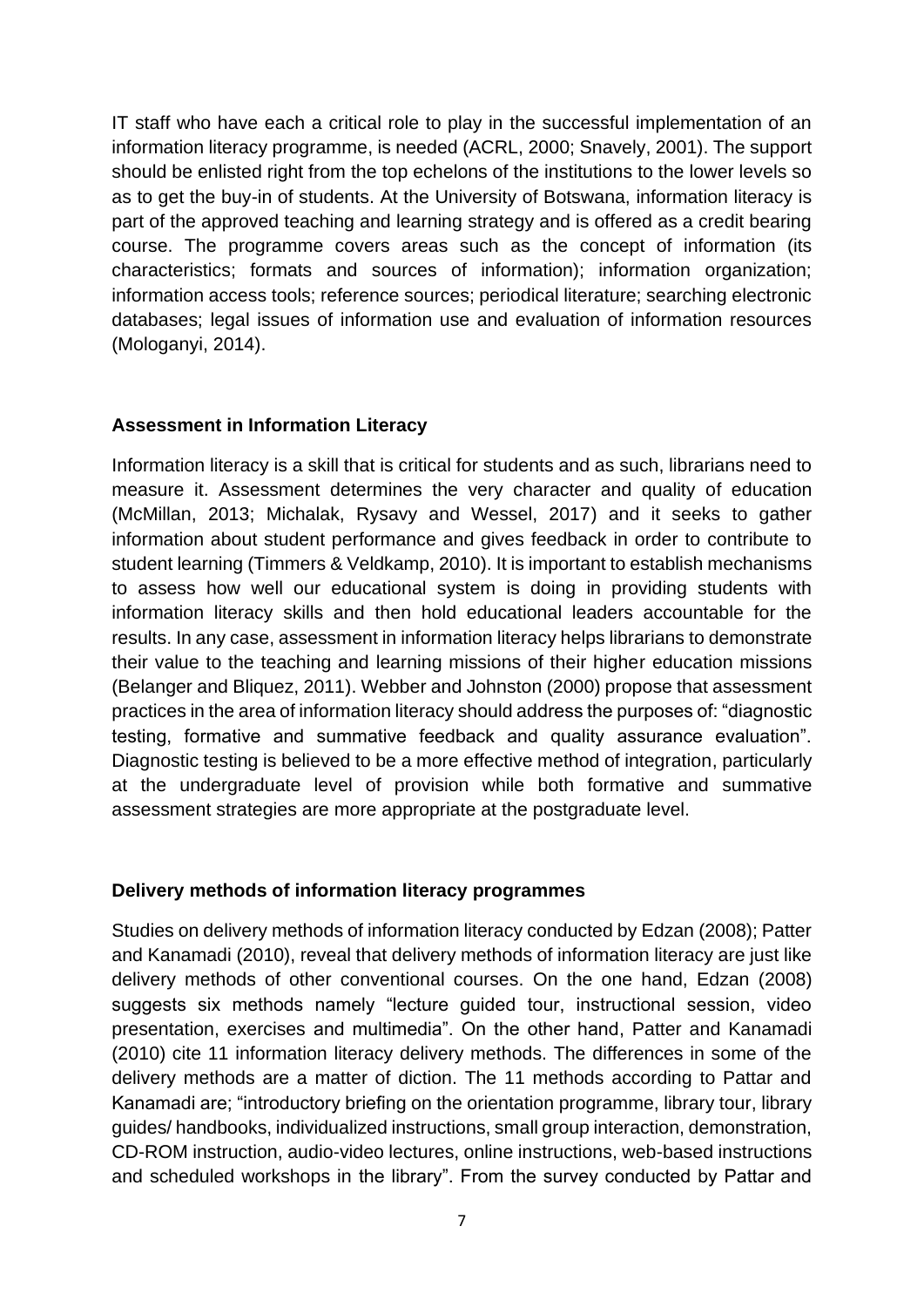Kanamadi, not all of the mentioned delivery methods are in use in all the cases. In a much recent study, Khailova (2017) writes about flipped library information literacy sessions, which require students to "complete the lecture before a face-to-face class meeting by utilising digital technologies, with the majority of the class time devoted to the practice of the material through carefully planned interactive activities". This method is a flip side of the lecture method and is gaining popularity in information literacy instruction, particularly in the developed countries. This augurs well with an earlier study by Detlor *et al…* (2012), who revealed that "traditional approaches to the teaching of information literacy skills where students are passive recipients of the information they receive are challenged".

#### **Research Methodology**

The researchers investigated perceptions of students on the contribution of information literacy to their academic success at two Universities, who for need of confidentiality, have been referred to as X and Y in this article. To achieve the study aim, respondents were asked to indicate if (1) information literacy was relevant to them and whether it made any contribution to their academic success and (2) whether there were any challenges associated with the content, delivery and assessment methods of the information literacy programme. Among other questions which were asked are:

- Which aspects of the information literacy skills are covered by your university library?
- Which methods of instruction are used by your university library?
- Please indicate the assessment methods used in your information literacy programme
- Are there any challenges encountered when undertaking information literacy skills training?

Follow up questions mostly related to ranking of selected aspects. The last question was open ended and sought to find out if respondents had anything else that they would want to bring to the attention of the researchers with regards to information literacy content and its relevance to student needs. Interview questions with Information Librarians sought to find out who the programme developers were and whether the programme was a stand-alone or embedded into some other courses.

The researchers adopted a survey research methodology in which both questionnaires and semi-structured interviews were used to gather data about how students perceived information literacy in relation to its contribution to improved academic performance. The data gathered through questionnaires were quantitatively analysed while the data from the interviews were qualitatively analysed. The sample size for the study was 387, calculated from a combined student population of 14 393. The researchers adopted a non-proportional quota sampling technique to determine the number of respondents from both Universities X and Y. In addition, a sample of 10 Information Librarians was also included in the study using purposive sampling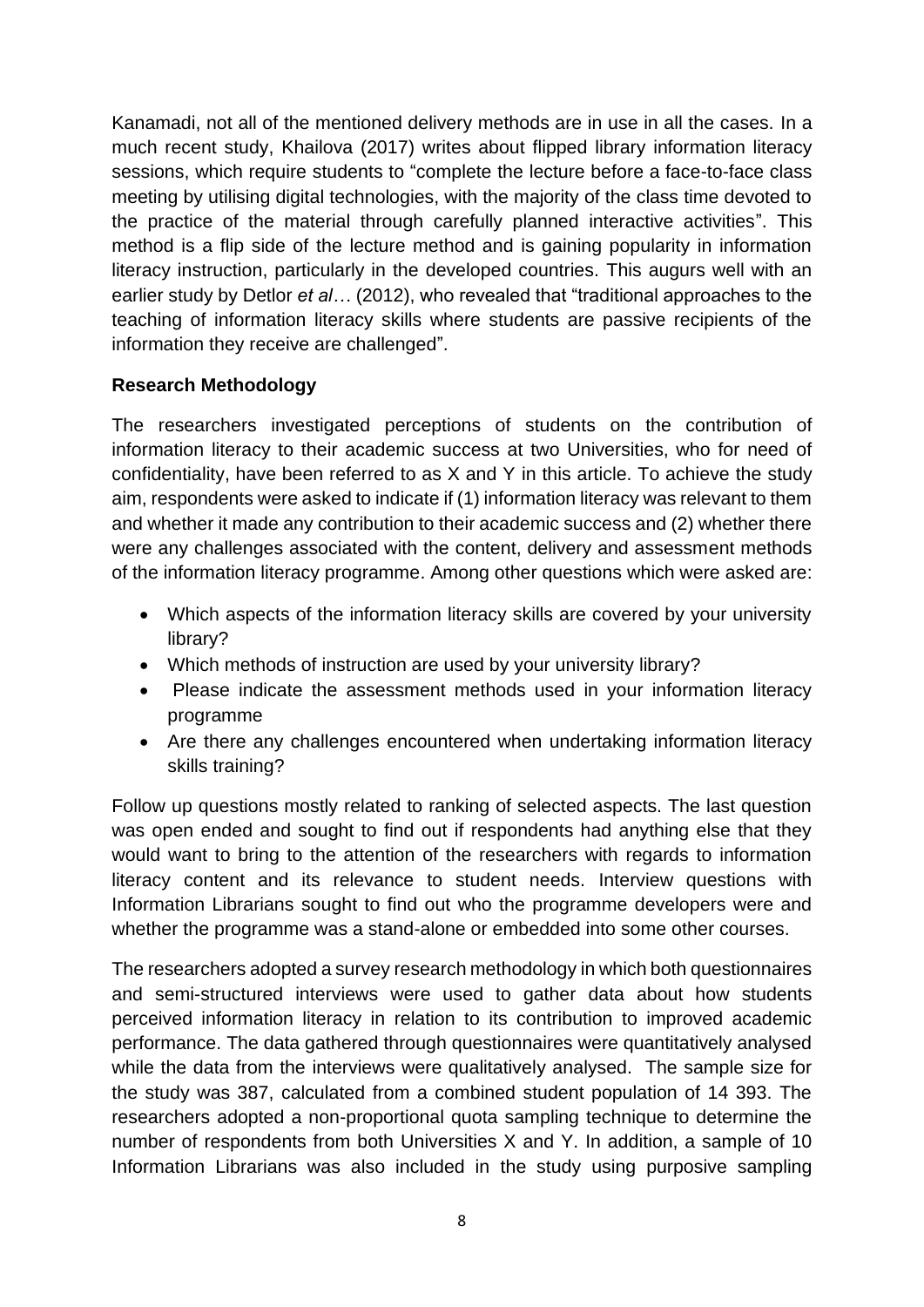technique. The study took a leaf from the ACRL (2000) information literacy standards as revised in 2014 and adopted in 2016, among other models that are available.

#### **Findings**

Respondents were asked about how they perceived information literacy and its contribution to their academic work. Fig 1 below indicates the answers given by the respondents:



### Fig 1: Relevance of information literacy

A total of 207 (53.3%) indicated that information literacy was very relevant, with 138 (35.7%) indicating that it was relevant. This is in agreement with Bangani, *et al* (2019) research findings were students regarded IL as very valuable for their studies, in addition to Molepo and Bopape (2021) as well as Kirker and Stonebraker (2019) who found out that students' information handling skills improved significantly after participating in IL education. On the contrary, 11 (2.8%) indicated that it was not relevant, while 31 (8.0%) were not sure about the contribution of information literacy to their academic work. In as much as it may be a relief to information librarians noticing a high number of respondents acknowledging the importance of information literacy, it may still be worrying to observe that there are some sections of the university student body who still do not believe or are not sure about the importance of information literacy.

Global discourse on students' perceptions of information literacy is mostly centered on whether content addresses students' needs. This augurs very well with the current study whose focus was on students' perceptions of information literacy regarding its contribution to academic success. The findings of this study to a larger extent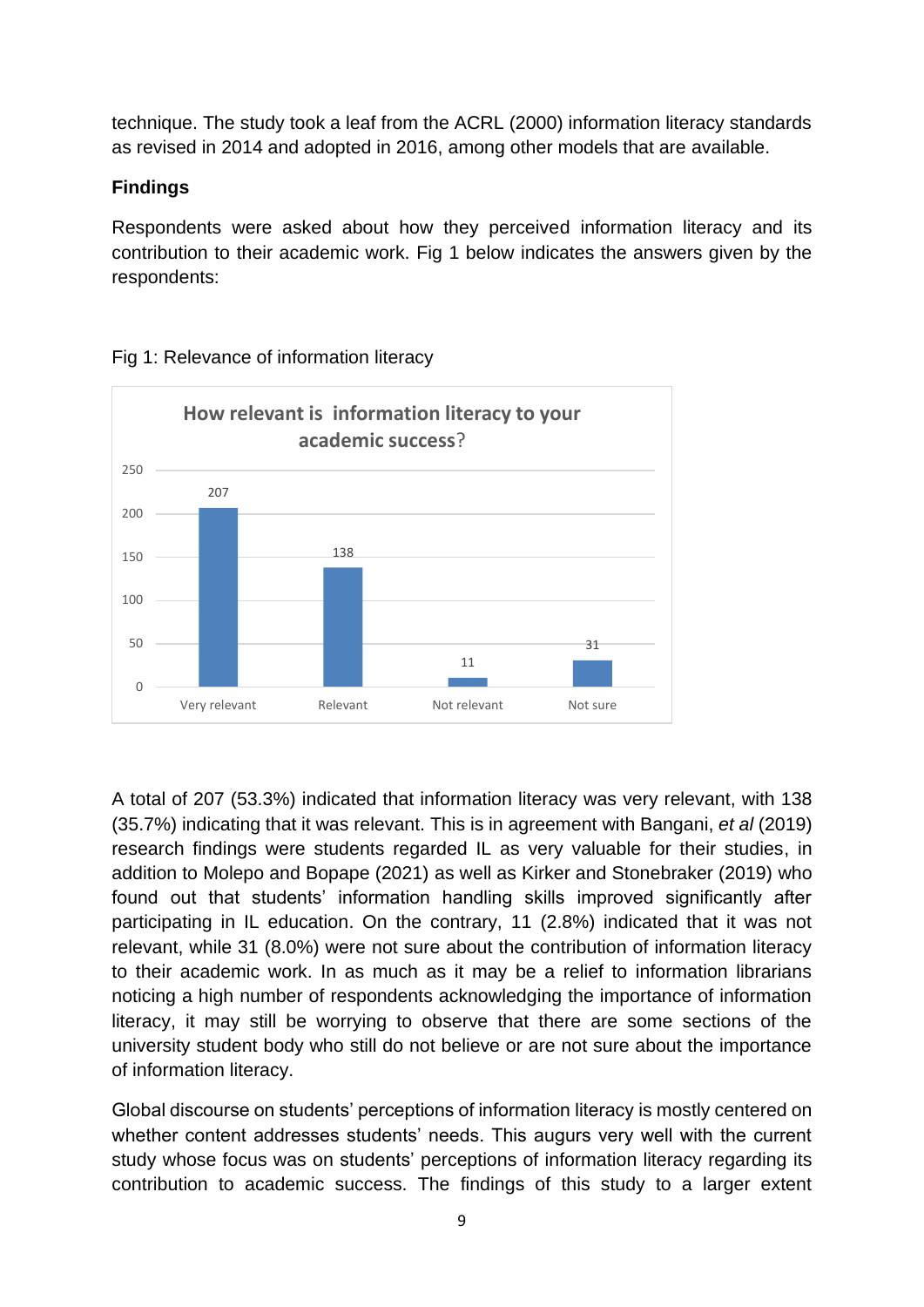confirmed that information literacy has a positive impact on students' academic success although literature also described negative attitudes by some students on the subject (Orr & Cribb, 2003). However, a much earlier study by Morrison (1997) indicate that students positively perceived at least four main aspects of information literacy. These were:

- Recognizing a need for information;
- Locating information;
- Evaluating information; and
- **Effectively using information.**

In that particular study, the students found evaluating and using information as skills that could be developed outside the library. However, evaluation of information usually comes after finding the information and as such, separating the two may be even more confusing to the learner. Guo and Huang (2021) encourage librarians to help students fight misinformation and this weighs on the aspect of evaluation of information. Dixon (2021) concedes that librarians have the tools to help students fight misinformation both in their studies and daily lives. Lebbin (2006) also portrays a positive image of information literacy by students who appreciated the skills they obtained in areas such as citation, searching databases, and navigating the Internet. According to McCartin, Iannacchione and Evans (2017), information literacy has a positive impact on student retention and improved both library skills and attitudes toward the academic library.

An analysis of the information literacy programme available at University X library website, including interviews with Faculty / Information librarians revealed a wide coverage of areas that were also noted by Morrison way back in 1997. More specifically, respondents revealed that they covered aspects such as orientation to the library, reference sources, interpreting a reading list, information searching skills, the Online Public Access Catalogue (OPAC), evaluation of information sources, how to use information, collating and communicating the information, plagiarism and copyright (ethical and legal use of information), databases (of e-books and e-journals) and setting up of off-campuses access. There was a noticeable gap though on the use of computers as indicated by some respondents to the questionnaires who felt that they needed to be taught some computer skills for them to be able to appreciate information literacy better. The lack of computer skills was also corroborated by some interviewees who revealed that it was difficult to impart information literacy skills to students who were not computer literate. This challenge is made worse by the digital divide which still exit in the South Africa (Fourie & Krauss 2010). The researchers, had, during interaction with students for the purpose of information literacy, discovered that students who were not computer literate always lagged behind particularly when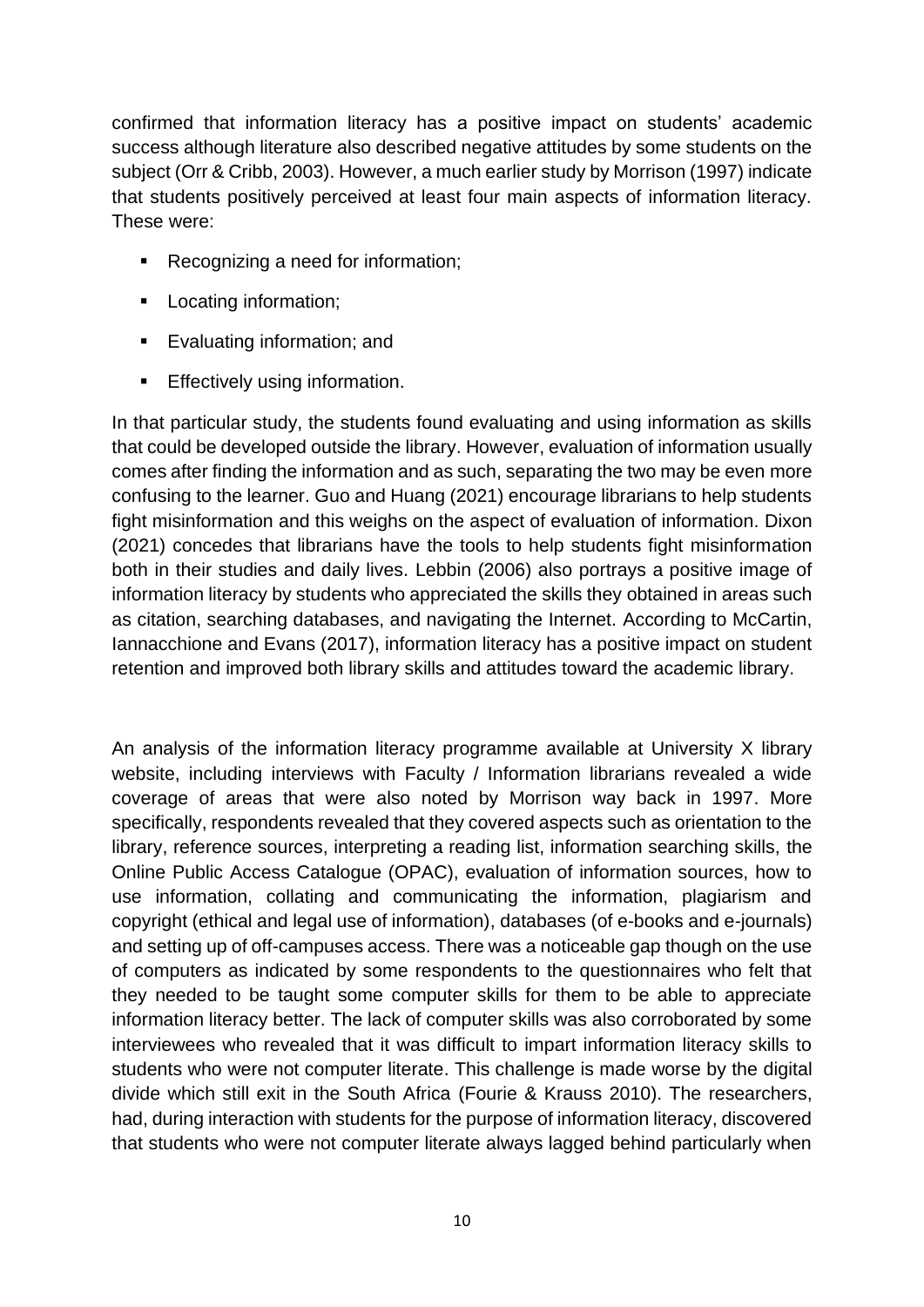undertaking practical lessons. This hindered the smooth progress of such sessions, resulting in very little work covered during the allocated session time.

On a follow up open ended question about the contribution of information literacy to academic success, one interviewee suggested that the information literacy programme offered to the extended programme mostly in the case of University Y, was worthwhile and suggested that the programme could be extended to all students. This may suggest that the librarians got positive feedback from those trained on the benefits of information literacy to students' academic success. Yet another suggestion was the marketing of the information literacy programme with a view to get buy-in from students. In this regard, the researchers assume that if the content is properly crafted with students in mind, then the programme will market itself. In addition, instruction librarians wanted also to have access to students' scripts and results for assessment purpose. One interviewee revealed that more time was needed to be spent on the area of formulating searches and using research databases. This implies that there was feedback or observed need to that effect. Another interviewee bemoaned the lack of school libraries as students were found to be lacking basic library skills such as the use of OPAC. One respondent implored the researchers to take note of the given challenges and make recommendations on how they could be solved.

On methods of instruction, the study findings revealed that the librarians employed a number of methods of instruction which respondents to the questionnaire were asked to indicate. Among those that were rated highly by the respondents include library orientation, library workshops, small group instruction, demonstrations, classroom instruction, online instruction and printed guides. These methods were well supported in the literature surveyed for this study by scholars such as Doherty, 2005; Edzan, 2010; Patter and Kanamadi, 2010. Concerning assessment methods, the study findings revealed that tests, quizzes, examinations, individual and group assignments were among the methods used to assess information literacy at both Universities X and Y. According to Leung, Mok and Wong (2008), assessment influences how students approach their learning, and this has influence on students' perception of the subject.

With regards to challenges, it has to be pointed out that the conduct of information literacy as revealed in the surveyed literature comes with some challenges for the library and faculty fraternity to deal with. The findings of this study indicate that all the interviewees (100%) concurred that there were challenges of various types. They ranged from lack of cooperation by students and faculties since the programme was not credit-bearing and also not on the university time table, to challenges associated with bandwidth and Internet connectivity issues that impacted negatively on the information literacy programmes at both Universities X and Y. With a total student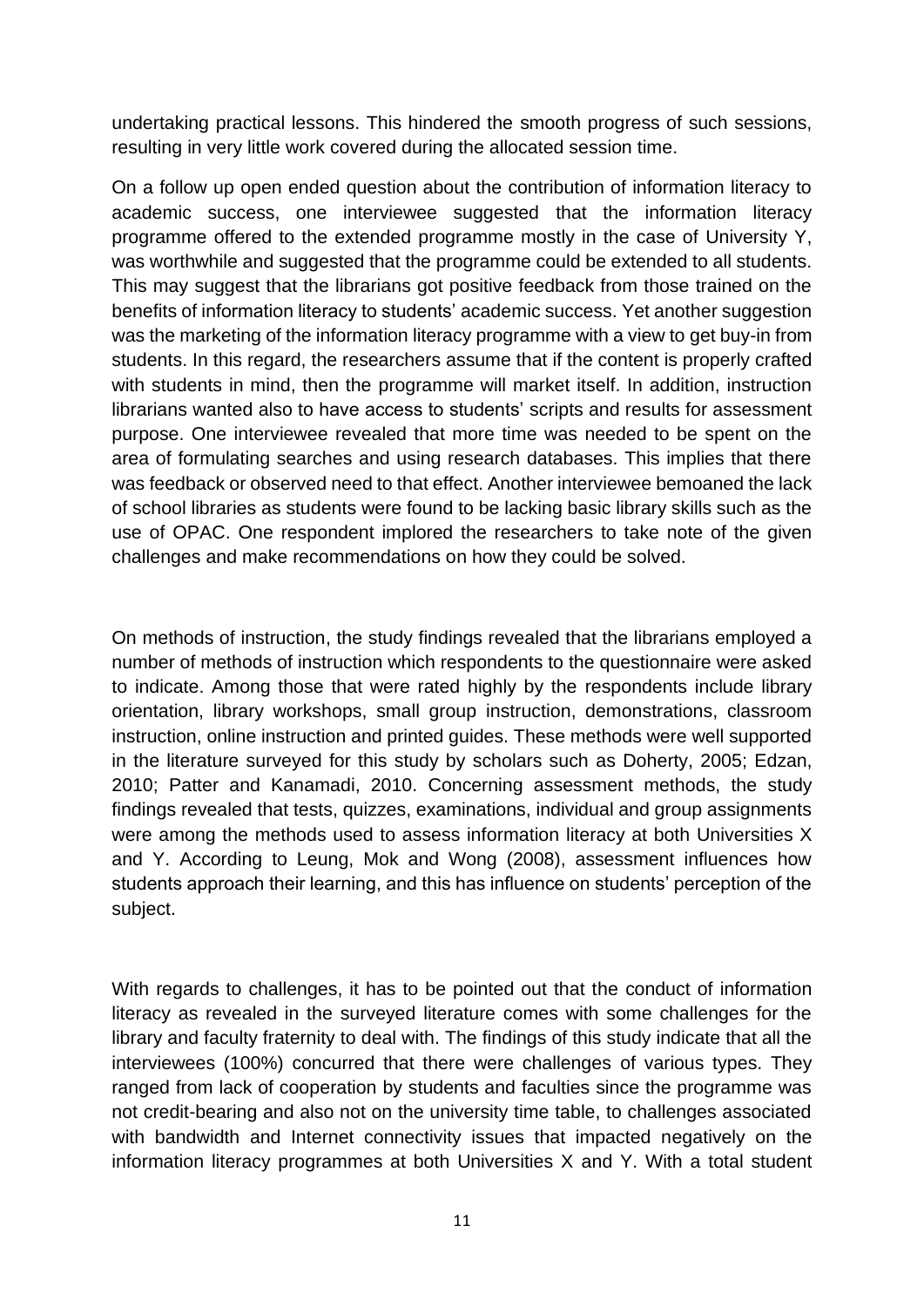population of plus or minus 21 489 for the two institutions according to statistics obtained from the registries, and a dedicated instruction librarian component of 12 for both institutions, it was difficult to reach all the students with the programme. This view is supported by Wiggins (1992) who found out that it was difficult to coordinate a student's work from one class to another and from year to year as that would easily result in exhaustion and failure.

Discussions with instruction librarians during interviews revealed that the main focus of the information literacy programme at both Universities X and Y was on first year students but still they could not reach everyone at that level of study. Reaching other levels was haphazard, usually at the concern and arrangement of supportive academics. Chances therefore, were high that some students would complete their programmes without receiving any information literacy training, thereby compromising their independence and lifelong learning capabilities.

The findings of this study further revealed that only librarians were responsible for the development of information literacy content which in itself caused challenges for its promotion to academics and students. This is supported by Cunningham and Lanning, 2000; and Hepworth, 2000, who argue that it would be difficult to get faculty staff to give weight to information literacy and incorporate it into the curriculum because of lack of understanding of the programme. If they were indeed involved in the development of the content, they would appreciate the concept fully and perceive it positively. With regards to attitudes, Hepworth (2000) argues that both faculty and librarians needed to change their mindsets and start working together.

Another view which supports the findings of this study is that if there is no course which cuts across faculties, then it would be difficult to have a unified approach to information literacy (Hepworth, 2000). With respect to integration of information literacy into courses across disciplines, Cunningham and Lanning (2000) noted that it required the buy-in of all stakeholders comprising faculties, librarians and administrators.

Findings further revealed that some students were not computer literate as already alluded to, which made it difficult for instruction librarians to conduct information literacy training to them without having to first teach them computer literacy. The problem of computer illiteracy emanates from lack of support at the primary and high school levels of the education system where the learner's information literacy needs are not adequately addressed, as revealed by the interviewees. In most cases, students will have no prior library experience (Woods & Marsh, 2007; Lwehabura & Stilwell, 2008; Hart & Davids, 2010; Jiyane & Onyancha, 2010). It was further observed that lack of computer skills affects information literacy class attendance as those that lack confidence in themselves will shy away (Stoffberg & Blignaut, 2008; Jiyane & Onyancha, 2010).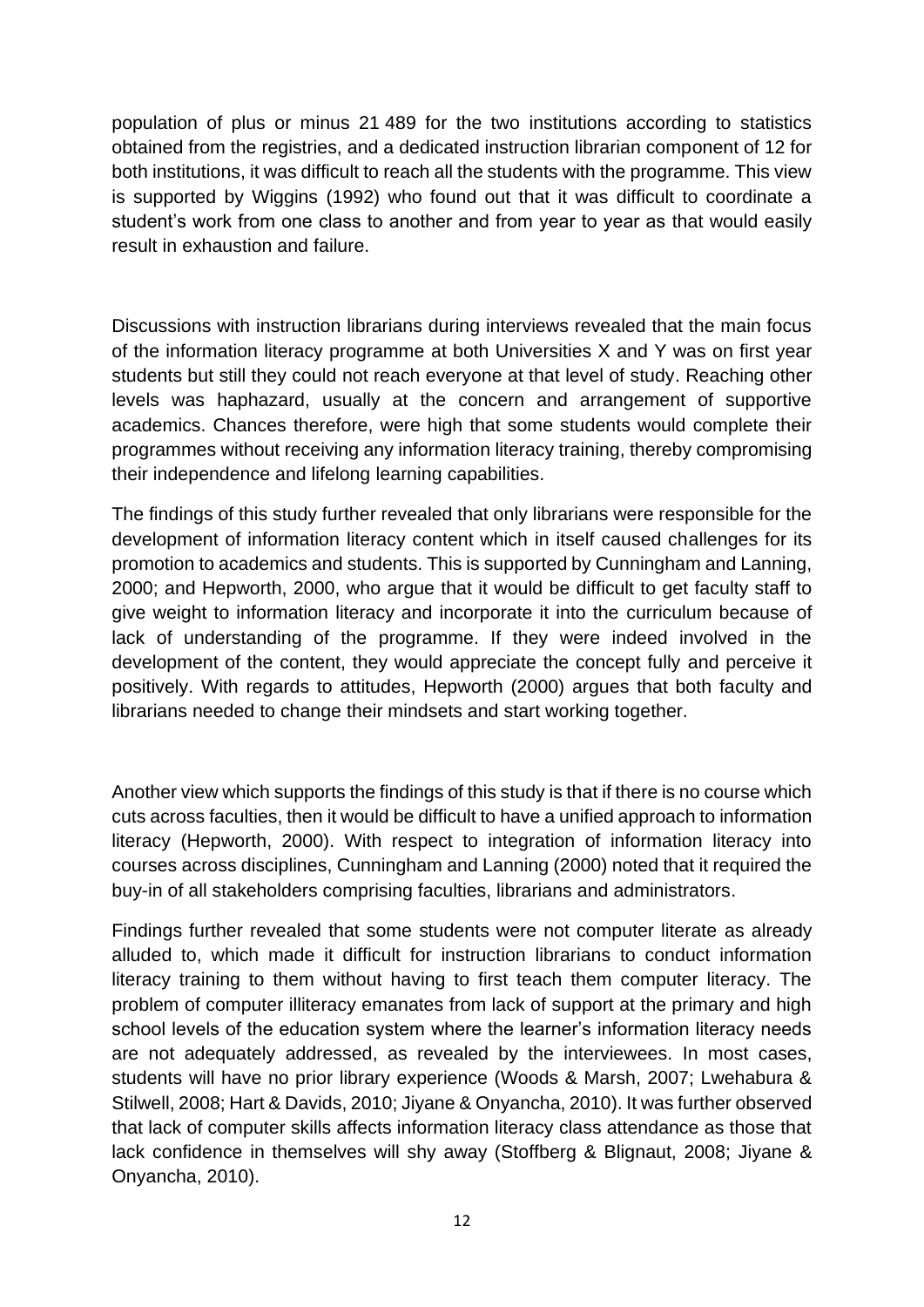Yet another challenge emanating from the study findings was the lack of clear-cut information literacy policies as also noted in Paton-Ash and Wilmot's 2015 study. Interviewees to the study revealed that they were not aware of any policy to guide or inform their practice over and above the available information literacy module. This compares well with the findings of Lwehabura and Stilwell (2008) who underlined the lack of information literacy policy at some universities in Tanzania as the stumbling block for the effective development and provision of information literacy. Another challenge raised by the interviewees related to lack of feedback of assessed assignments in cases where there was lecturer-librarian collaboration. This left the librarian without any knowledge of areas which required more attention. Feedback provided after writing assignments also helps librarians to determine students' perceptions of IL (McCartin, Evers, & Markowski, 2019).

#### **Conclusions and recommendations**

The study concludes that the efforts of instruction librarians at both Universities X and Y were appreciated by some section of the student body even though they did not reach everyone. There was evidence in both the literature surveyed and the study findings that students received training on how to access database packages of eBooks and e-journals. The student respondents acknowledged that the information literacy programme on offer, helped them a lot in their studies and this portrays positive perceptions of information literacy. This however differ from earlier study results such as Julie's 2006 findings, which indicated that although librarians agree that information literacy was crucial for students' success, there was very little evidence to support this view. However, in spite of all the positive evidence, the study still concludes that the assessment mechanisms that were in place did not help the instruction librarians much as they did not have access to the final results. The results would assist the instruction librarians to address any weaknesses in the system, with a view to improve service delivery to students and their perceptions of the information literacy programme.

The library authorities at both X and Y Universities should engage with faculty, the teaching and learning development units and senior university administrators for the purpose of crafting a sustainable policy that will pave way for course design and its delivery mechanisms. The content of a programme of instruction needs to be developed with key stakeholder participation, if it is to be sustainable and acceptable. It is further recommended that a sub-committee of the senate which will also include students' representatives and the quality assurance unit should be established to champion the development and delivery of information literacy programmes. It is also recommended that the information literacy programmes be integrated into university courses which cut across all disciplines as applicable.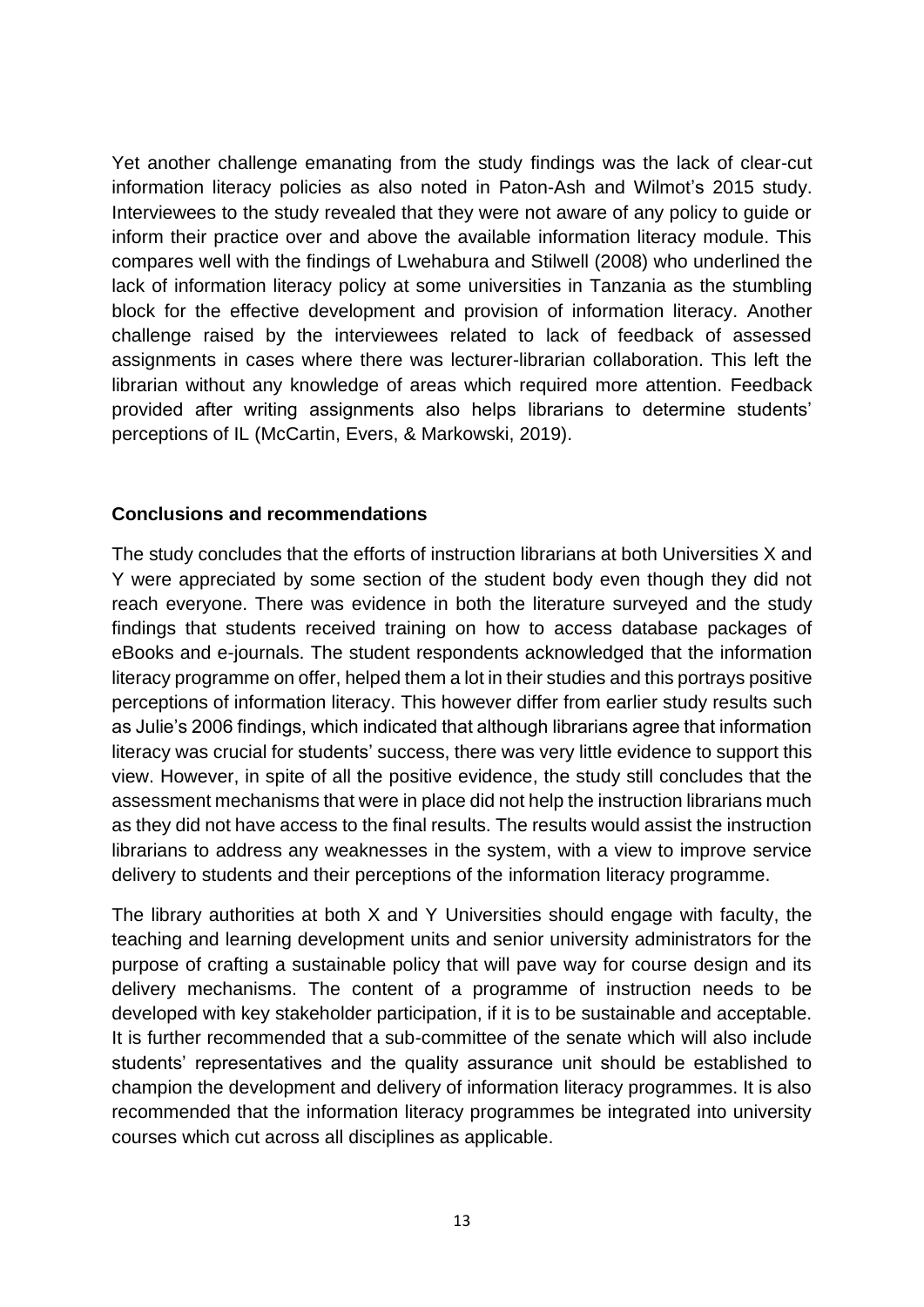It is further recommended that content of information literacy should differ according to level of study to cater for basic through to advanced needs of students. Furthermore, it is also recommended that delivery methods of information literacy should be adjusted accordingly and should be transferred to academics (Sajdak, 2012) while the library is left to focus more on the practical component of the course content.

The researchers recommend further research in the following areas:

- A comprehensive investigation of the perceptions of academics at higher education institutions towards information literacy, given their close proximity to students whom they can easily influence for the benefit of their studies.
- A comprehensive assessment of information literacy practices of each of the universities considered for this study with a view to address individual content, culture and institutional needs.

#### Acknowledgements

This article was worked from a study for a doctoral thesis which was submitted to the University of Fort Hare. In addition, the outcome was once shared with participants of the European Conference on Information Literacy, as a conference paper.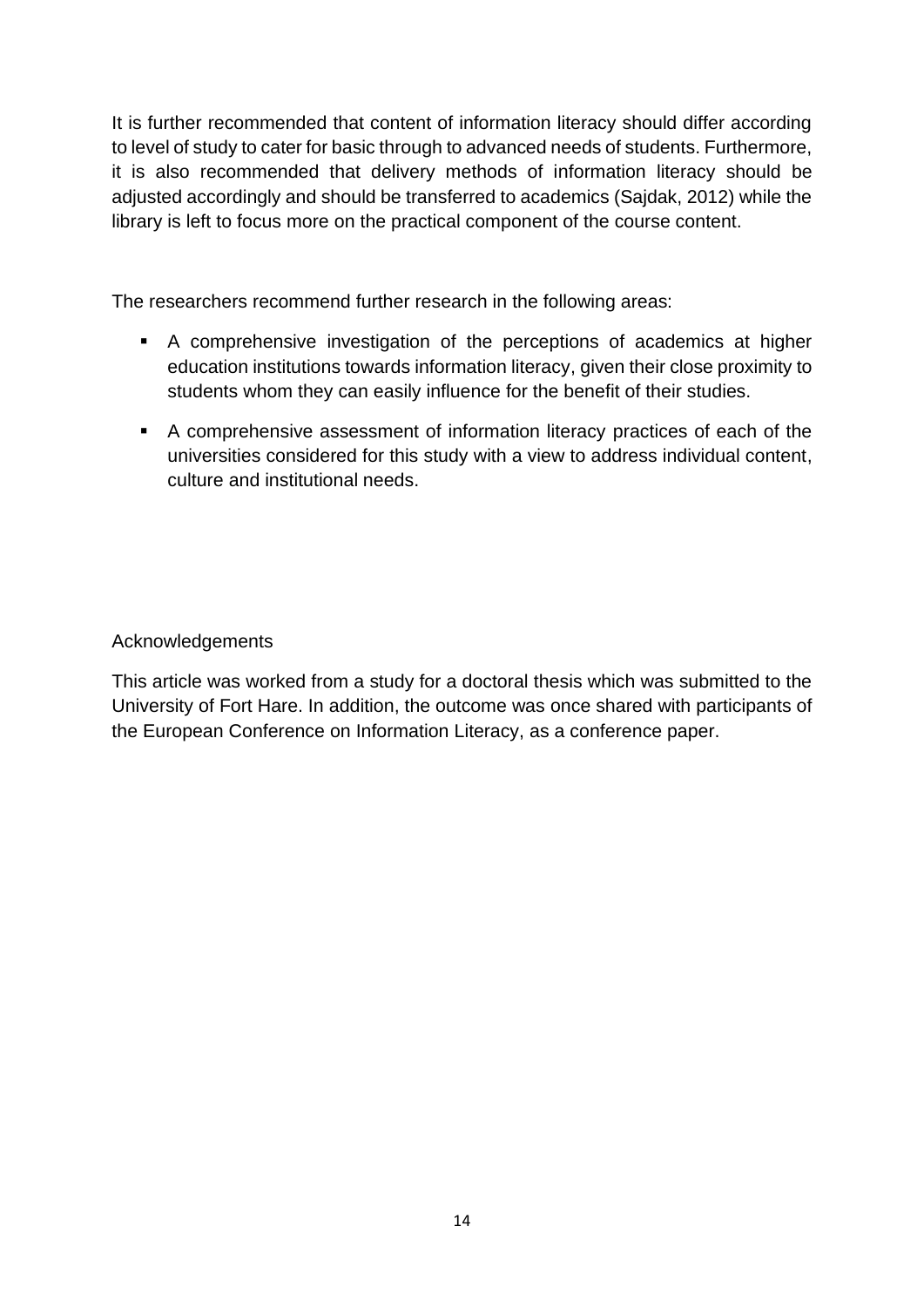#### **References**

American College and Research Libraries. (ACRL). (2000). Information literacy competence for higher education. Available online at:

<http://www.ala.org/acrl/ilcomstan.html>(Accessed 12 July 2011).

American Library Association. (ALA). (1989). A progress report on information literacy. An update on the ALA Presidential Committee on Information Literacy: Final report. Available online at:

<http://www.ala.org/ala/acrl/acrlpubs/whitepapers/progressreport.htm>

(Accessed 10 November 2011).

American Library Association. (ALA). (2000). Information literacy competency standards for higher education. Available online at :

<http://www.ala.org/ala/mgrps/divs/acril/standards/standards.pdf> (Accessed 16 April 2010).

Andretta, S. 2005. *Information literacy: a practitioner's guide*. Oxford: Chandos.

- Badi, M. 2013. Perceptions of students regarding the information literacy programme: a case study of Walter Sisulu University. A master of education dissertation. Port Elizaberth: Nelson Mandela Metropolitan University.
- Badke, W. 2020. COVID-19 and the Information Literacy Crisis. *Onlinesearcher.net*  $36 - 38$ .
- Bangani, S. Mashiyane, D.M., Moyo, M., Masilo, B., and Makate, G. (2020). Students' perceptions of librarians as teachers of information literacy at a large African university. *Global Knowledge, Memory and Communication*. Vol. 69 No. 6(7): 399-415.
- Belanger, J., and Bliquez, R. (2011). Developing a collaborative faculty-librarian information literacy assessment project. *Library review* 61(2): 68-91.
- Boekhorst, A.K. and Britz, J.J. (2003). Information literacy at school level: a comparative study between the Netherlands and South Africa. *South African Journal of libraries & information science* 70(2): 63-71.

Bruce, C.S. (1999). Workplace experiences of information literacy. *International*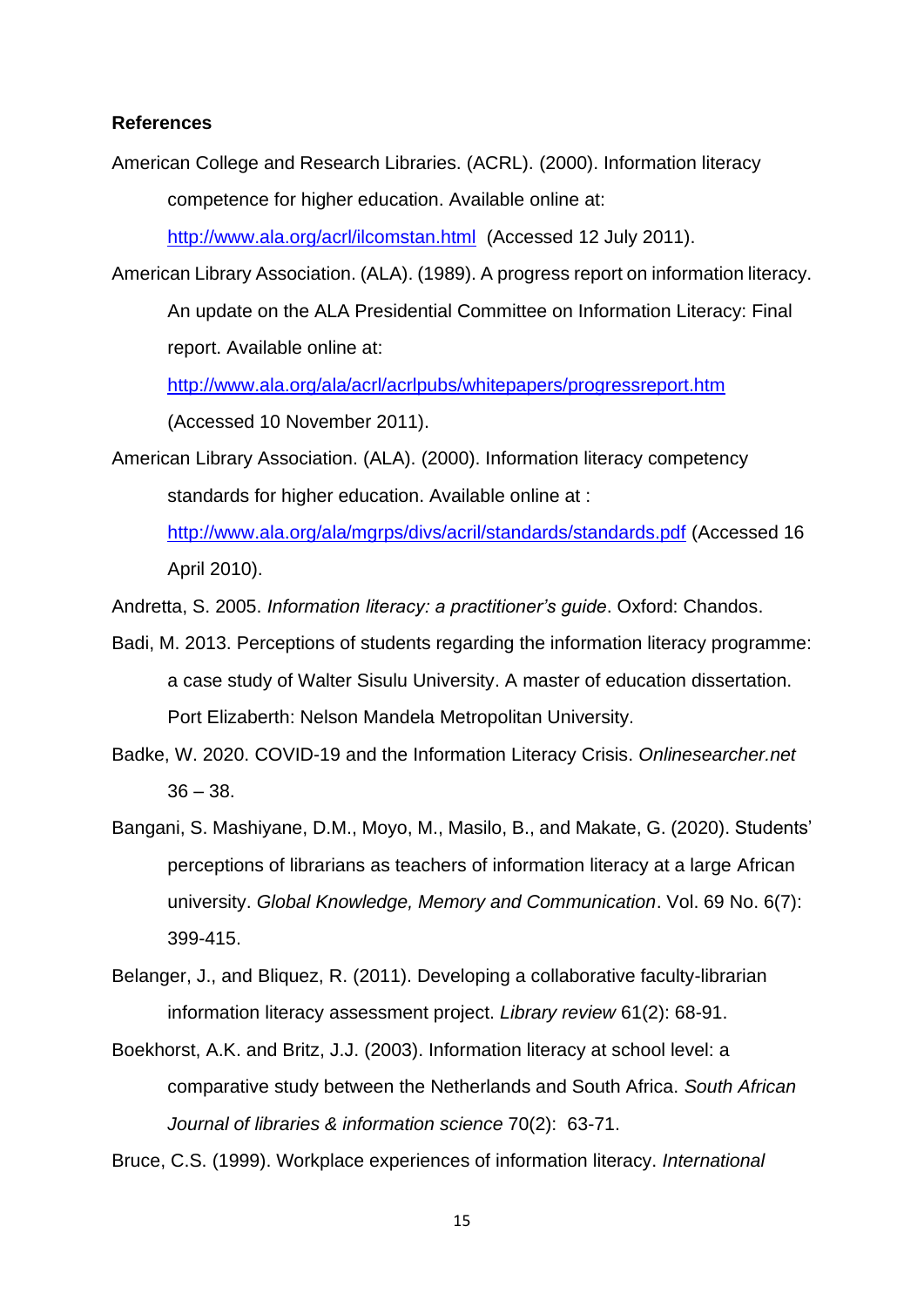*Journal of information management* 19: 33-47

- Cole, I. J., and Kelsey, A. (2004). Computer and Information literacy in post-qualifying education. *Nurse education in practice* 4, 190-199.
- Cullen, R. (2001). Addressing the digital divide. *Online information review* 25(5): 311- 20.
- Cunningham, T.H., and Lanning, S. (2002). New frontier trial guides: faculty Librarian collaboration on information literacy. *Reference Services Review* 30(4): 343– 348.
- De Jager, K. and Brown, C. (2010). The tangled web: investigating academics' views of plagiarism at the University of Cape Town. *Studies in Higher Education* 35(5): 513-528.
- Detlor, B., Booker, L., Serenko, A., and Julien, H. (2012). Student perceptions of information literacy: The importance of active learning. *Education for information* 29: 147–161.
- Dixon, J.E. (2021). Misinformation. In the classroom and in life. *Library Journal.* 28 31.
- Doherty J.J., Hansen, M.A and Kaya, K.K. (1999). Teaching information skills in the information age: the need for critical thinking. Library philosophy and practice 1(2): 1-9.
- Durodolu, O.O., and Ibenne, S.K. (2020). *Library Hi Tech News* 7: 13-14,
- Edzan, N.N. (2008). Information literacy development in Malaysia: a review. *Libri* 58: 265-280.
- Freeman, E. and Lynd-Balta, E. (2010). Developing information literacy skills early in an undergraduate curriculum. *College teaching* 58: 109-115.
- Fourie, I. and Krauss, K. (2010). Information literacy training for teachers in a developing South African context: suggestions for a multi-disciplinary planning approach. *Innovation: Journal of appropriate librarianship and information work in Southern Africa* 4: 108 – 122.

George, S., Costigan, A. and O'hara, M. (2013). Placing the library at the heart of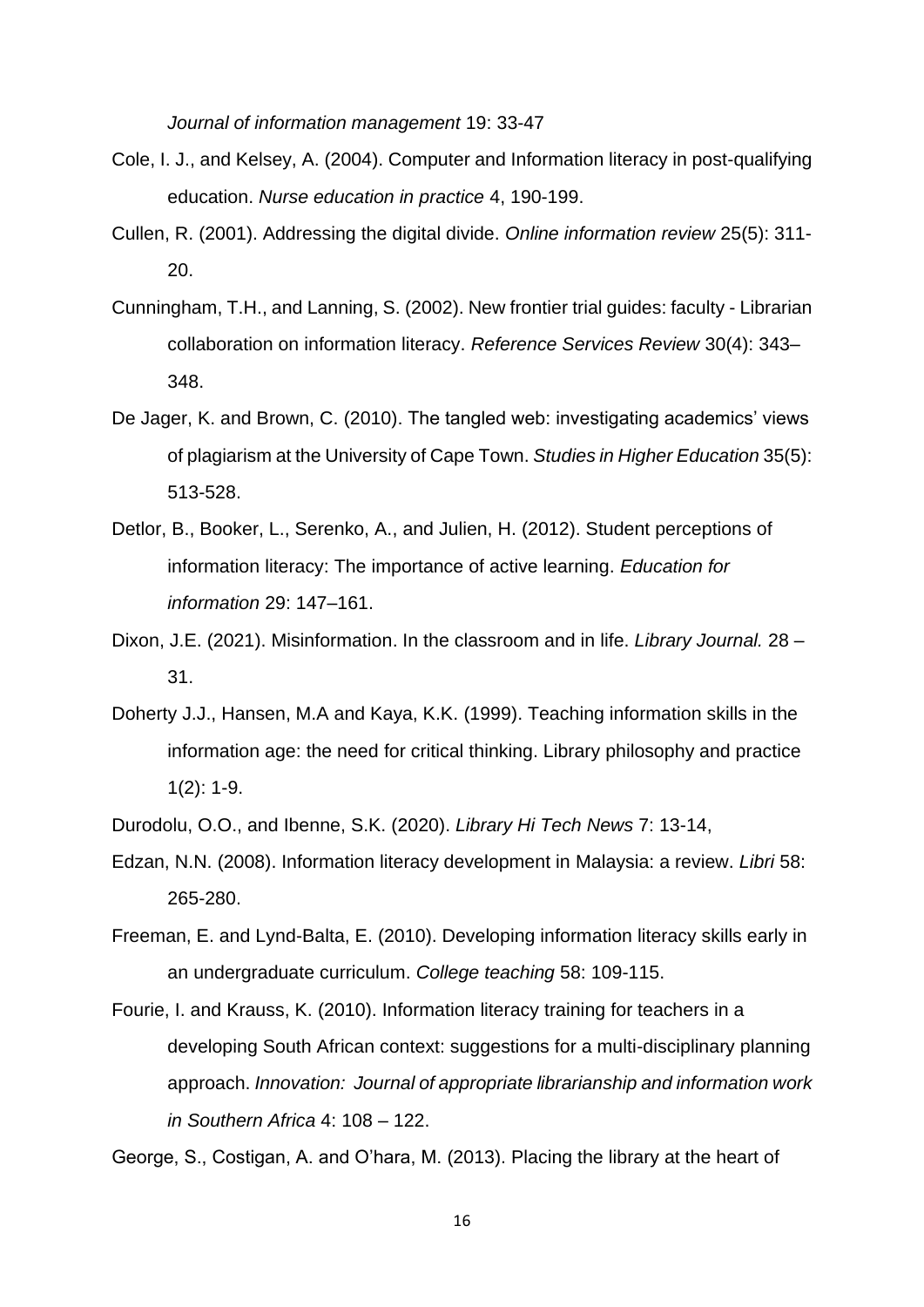plagiarism prevention: the University of Bradford experience. *New review of academic librarianship* 19: 141-160.

- Guo, J. and Huang, J. (2021). Information literacy education during the pandemic: The cases of academic libraries in Chinese top universities. *The Journal of Academic Librarianship* 47: 1 – 9.
- Hart, G., and Davids, M. (2010). Challenges for information literacy education at a university of technology. *Innovation: Journal of appropriate librarianship and information work in Southern Africa* 41: 26-41.
- Hepworth, M. (2000). Approaches to information literacy training in higher education: challenges for librarians. *New review of academic librarianship* 6(1): 21-34.
- Jiyane, G. V. and Onyancha, O. B. (2010). Information literacy education and instruction in academic libraries and LIS schools in institutions of higher education in South Africa. *South African Journal of libraries & information science* 76(1): 11-23.
- Johnston, B., and Webber, S. (2003). Information literacy in Higher Education: a review and case study. *Studies in Higher Education* 28 (3): 335-352.
- Julie, M. (2006). Information literacy at work: perceptions of information literacy skills by employers and students in the UBC Arts Co-op. Master dissertation, available at:<http://hdl.handle.net/2429/17781> (Accessed 27 April 2021)
- Kellum, K. K., Mark, Amy E. and Riley-Huff, Debra A. (2011). Development, assessment and use of an on-line plagiarism tutorial, *Library Hi Tech* 29(4): 641-654.
- Kelly, S.L. (2019). Faculty perceptions of librarian value: The moderating relationship between librarian contact, course goals, and students' research skills. The Journal of academic librarianship 45: 228 – 233.
- Khailova, L. (2017). Flipping library information literacy sessions to maximize student active learning: toward articulating effective design and implementation principles. *Reference & user services quarterly* 56 (3): 150 – 155.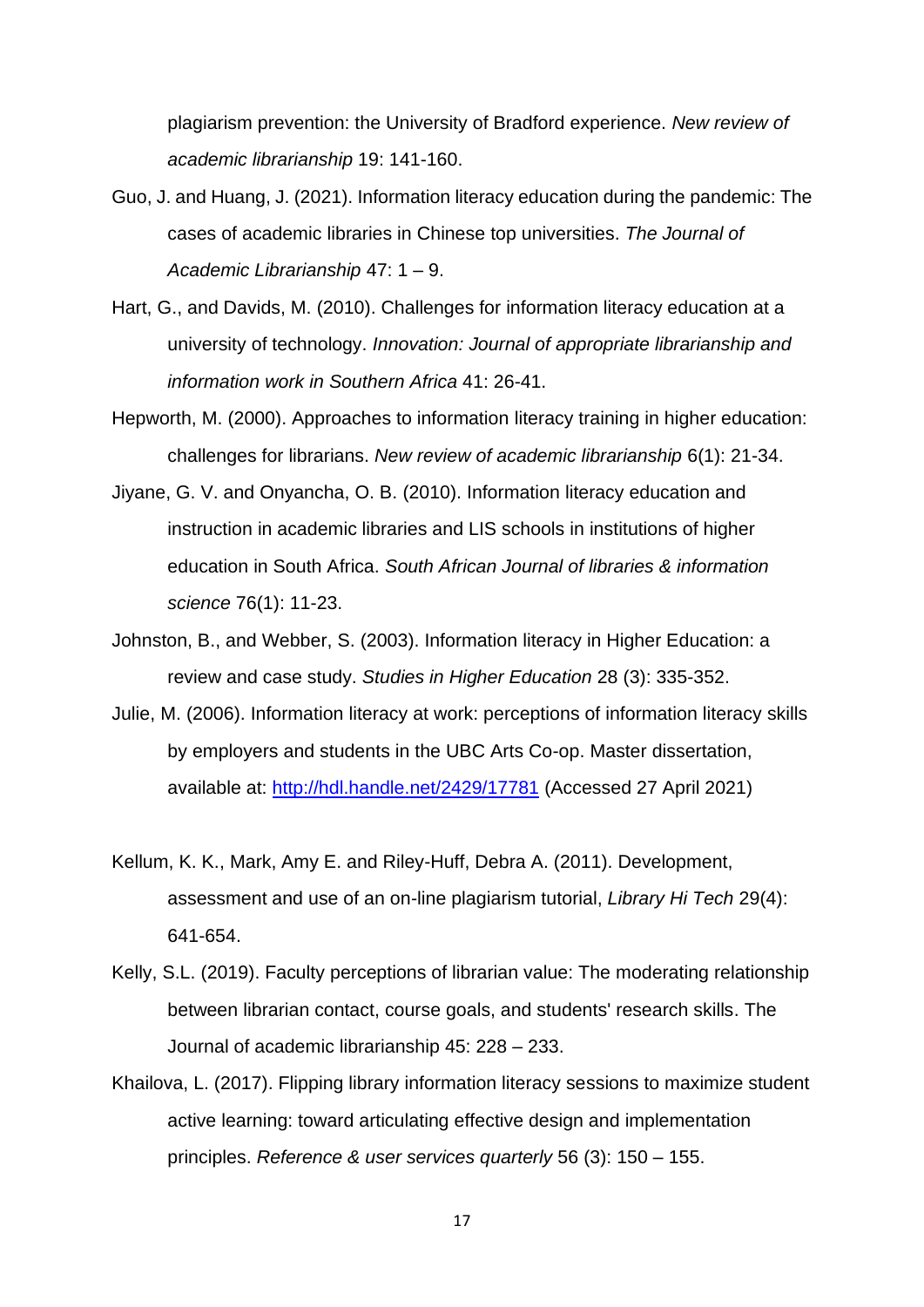- Kim, S., U., and Shumaker, D. (2015). Student, librarian, and Instructor perceptions of information literacy instruction and skills in a first year experience program: a case study. *The journal of academic librarianship* 41: 449-456.
- Kirkar, M. J. and Stonebraker, I. (2019). Architects, Renovators, Builders, and Fragmenters: A model for first year students' self-perceptions and perceptions of Information Literacy. The Journal of academic librarianship 45:  $1 - 8$ .
- Kong, S. C. (2007). A curriculum framework for implementing information technology in school education to foster information literacy. *Computers and education* 51: 129-141.
- Lampert, L.D. (2004). Integrating discipline-based anti-plagiarism instruction into the information literacy curriculum. *Reference services review* 32(4): 347-355.
- Lebbin, V.K. (2006). Students' perceptions on the long-range value of information literacy instruction through a learning community. *Research strategies* 20: 204– 218.
- Leung, S.F., Mok, E., and Wong, D. (2008). The impact of assessment methods on the learning of nursing students. *Nursing education today* 28: 711-719.
- Lwehabura, M.J., and Stillwell, C. (2008). Information literacy in Tanzanian universities. *Journal of librarianship and information science* 40(3): 179-191.
- Maybee, C. (2006). Undergraduate perceptions of information use: the basis for creating user-centred student information literacy instruction. *The Journal of academic librarianship* 32(1): 79–85.
- McCabe, R. (2011). An academic literacy course: Making choices. *Journal for language teaching* 45(2): 47-67.
- McCartin, L. F., Iannachione, B., and Evans, M. K. (2017). Student perceptions of a required information literacy course on their success in research & writing intensive criminal justice courses. *The Journal of academic librarianship* 1 – 6.
- McCartin, L.F., Evers, S., and Markowski, B. (2019). Student perceptions of information literacy skills and curriculum before and after completing a research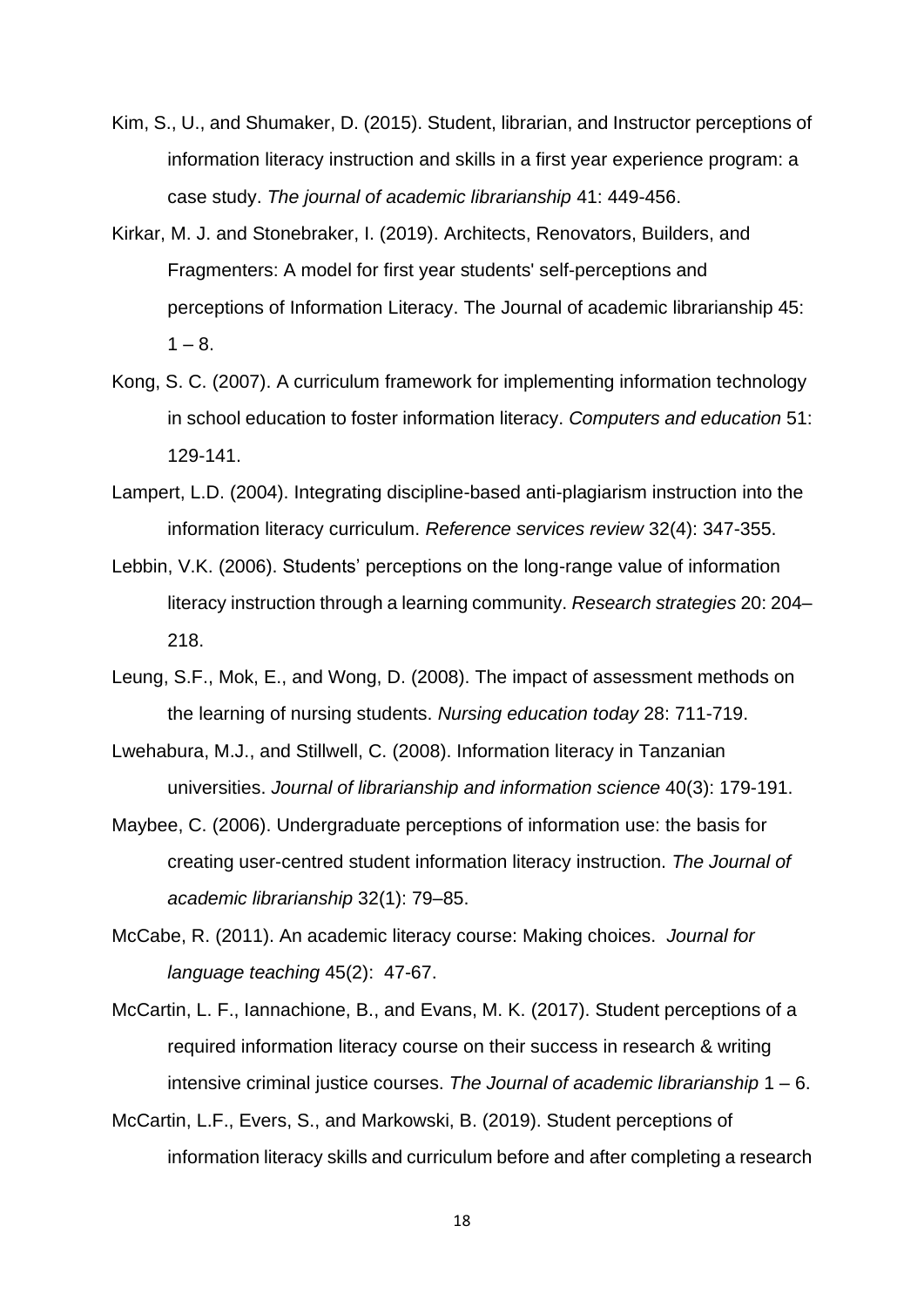assignment. *The Journal of academic librarianship* 45: 262 – 267.

- McMillan, J. H. (2013). *Sage handbook of research on classroom assessment*. London: Sage.
- Michalak, R., Rysavy, M. D. T., and Wessel, A. (2017). Students' perceptions of their information literacy skills: the confidence gap between male and female international graduate students. *The Journal of academic librarianship* 43: 100  $-104.$
- Molepo, C.M. and Bopape, S. (2018). Information literacy education: perceptions, proficiencies and experiences of first-entering students at TUT. *Mousaion* 36  $(3): 1 - 20.$
- Mologanyi, B. (2014). Information literacy from credit based to integrated information literacy: a case of the University of Botswana. *Qualitative and quantitative methods in libraries (QQML) 4: 941* – 950.
- Morrison, H. (1997). Information literacy skills: an exploration focus group study of student perceptions. *Research Strategies* 15(1): 4-17.
- Naidoo, S., and Raju, J. (2012). Impact of the digital divide. *South African Journal of libraries & information science* 78 (1): 34-44.
- Ocholla, L., Mutsvunguma, G., and Hadebe, Z. (2016). The impact of new information services on teaching, learning and research at the University of Zululand library. *South African Journal of libraries and information science* 82(2): 11 – 19.
- Orr, D., and Cribb, J. (2003). Information literacy is it worth the investment? *Australian Academic & research libraries 34*(1): 42-51.
- Paterson, S.F. and Gamtso, C. W. (2017). Information literacy instruction in an English capestone course: a study of student confidence, perception, and practice. *The Journal of academic librarianship* 43: 143 –155.
- Paton-Ash, M. and Wilmot, D. (2015). Issues and challenges facing school libraries in selected primary schools in Gauteng Province, South Africa. *South African Journal of education* 35(1): 1 – 10.

Pattar, V. and Kanamadi, S. (2010). Content and delivery methods of information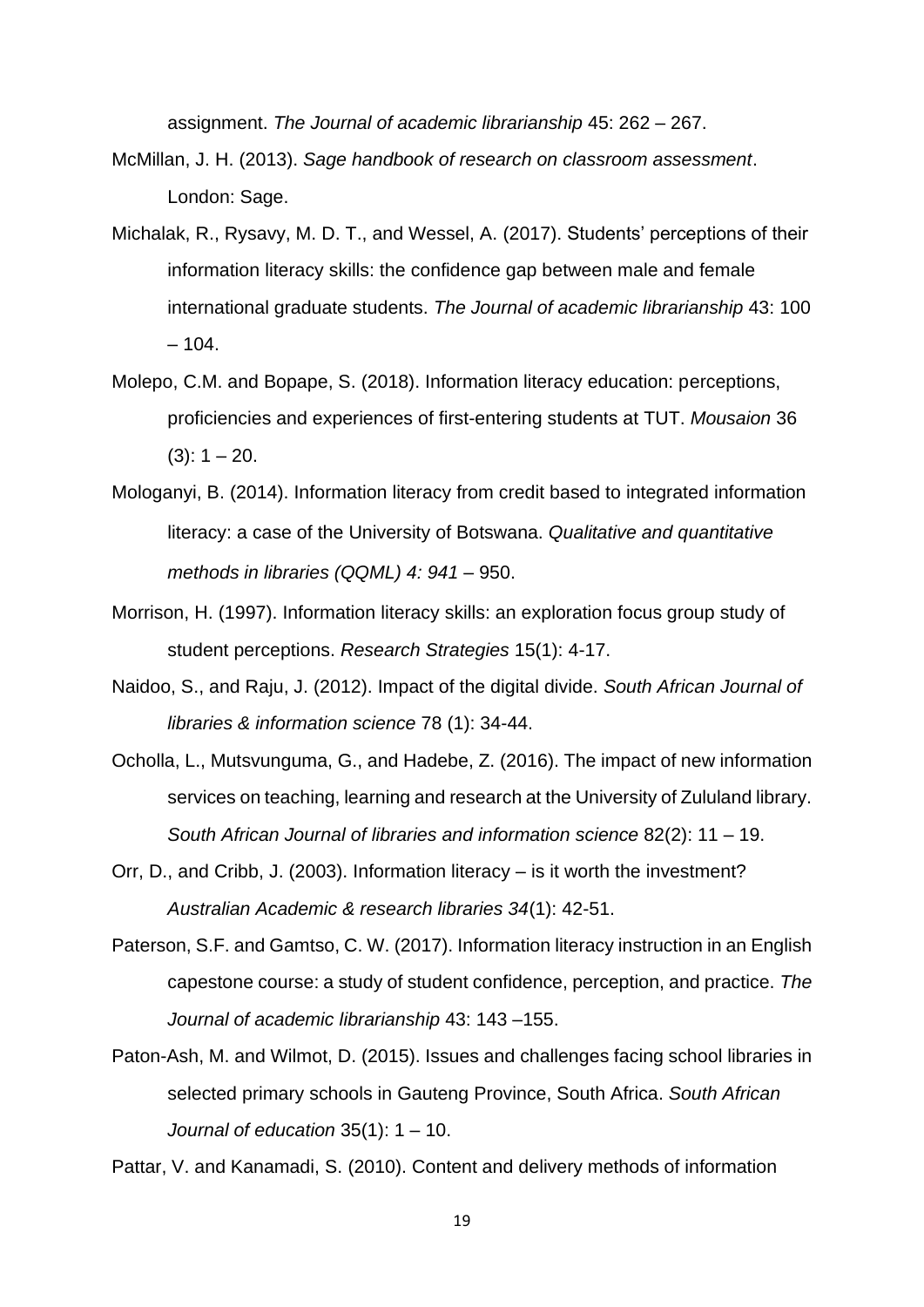literacy programmes in academic libraries: a pilot study. *Information studies* 16 (2): 102-113.

- Sajdak, B.T. (2012). Let the faculty do it: responsibility and collaboration in developing an information literacy programme. *C & RL news* 196-199.
- Snavely, L. (2001). Information literacy standards for higher education: an international perspective. *67th IFLA Council and General Conference, 16-21 August*, 1-4.
- SCONUL, (1999). Information skills in Higher Education: a SCONUL position paper. Prepared by the Information Skills Task Force, on behalf of SCONUL.
- Stoffberg, E.M. and Blignaut, A.S. (2008). A case for multimodal training of electronic databases at a higher education institution. *South African Journal of libraries and information science* 74(1): 1-8.
- Timmers, C. and Veldkamp, B. (2011). Attention paid to feedback provided by a computer-based assessment for learning on information literacy. *Computers and education* 56: 923-930.
- Tosuncuoglu, I. & Küçükler,H. (2019). The Perceptions of Information Literacy by Students in English Language Departments: A Comparative Study. *World Journal of Education* 9(1): 125-134.

Visser, N. (2013). Did we captivate them? Perceptions of second-year students about the library's information literacy online tutorials. *Mousaion* 31(2): 78 - 91.

- Walden, K. and Peacock, (2006). The i-Map: a process centered approach to plagiarism. *Assessment and evaluation in higher education* 31(2): 201-214.
- Walsh, A. (2009). Information literacy assessment: where do we start? *Journal of Librarianship and information science* 49: 19-48.
- Webber, S. and Johnston, B. (2000). Conception of information literacy: new perspectives and implications. Journal of information science 26(6): 381-397.
- Wiggins, M.E. (1992). Information literacy at universities: challenges and solutions. *Library quarterly* 92(78): 73-81.
- Woods, C. and Marsh, C. (2007). Improving the efficiency of technologically disadvantaged students' use of computer applications: an activity theory based